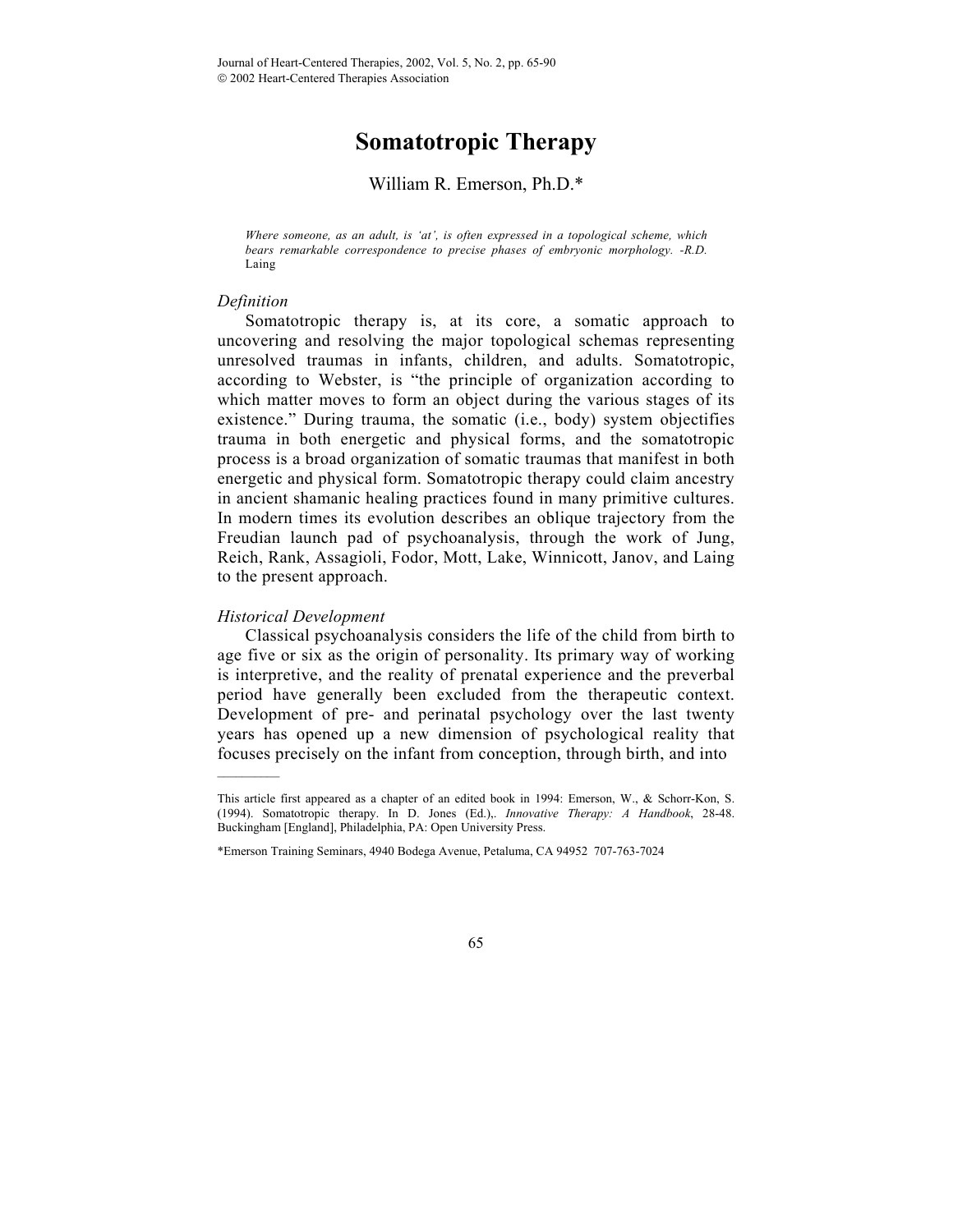the first years of life. A growing body of clinical research is beginning to establish this period as crucial in the creation of character and personality.

Otto Rank's (1929) *The Trauma of Birth* was welcomed by Freud at first, but was discarded by his circle as a potential threat to the preeminence of Freud's theories. One of Rank's patients was Nandor Fodor, who himself became a psychiatrist and brought his clinical attention to the formative experiences of birth (Fodor, 1949). Francis Mott, a British psychiatrist and a patient of Fodor, wrote extensively on the mythological and dream content of prenatal life (Mott, 1948, 1964). Frank Lake (1966, 1980) was influenced by Mott's work, and was one of the first British psychiatrists to emphasize the effects of intrauterine life. Donald Winnicott (1975), the British psychiatrist of the Object Relations school, recognized and worked with the impact of birth on his patients and suggested that the body retained these impacts as memories. Bill Swartley (Swartley and Maurice, 1978) was the founder of the International Primal Association, introduced Primal Therapy to Britain, and considered Winnicott the real originator of Primal Therapy. Winnicott supervised R. D. Laing who explored the fundamental significance of preand perinatal psychology in the structure of personality.

#### *Founders*

Frank Lake and Stanislav Grof accessed pre- and perinatal material in their patients by using LSD. However, they discovered that similar effects could be obtained by using what Grof calls "holotropic" breathing techniques. Grof, working first in Czechoslovakia and then in the United States, observed that the "biographical realm"- the time from birth onwards and excluding prenatal life - offered an incomplete and inadequate causal ground for the more severe psychological disturbances; he located their roots in the cataclysmic pressures experienced by the baby in the birth process. Grof (1975, 1985), in his prolific writings on the subject, explores the effects of what he calls the birth perinatal matrices (BPMs), or stages in the birth process, with great power and insight. On the basis of his extensive research, he shows how academic psychiatry and psychotherapy, by excluding consideration of pre- and perinatal impacts, cannot accommodate the whole spectrum of human experience or satisfactorily retrace its roots.

Frank Lake applied the insights that Mott had delineated in his work on the pre- and perinatal significance of dreams and myths. Lake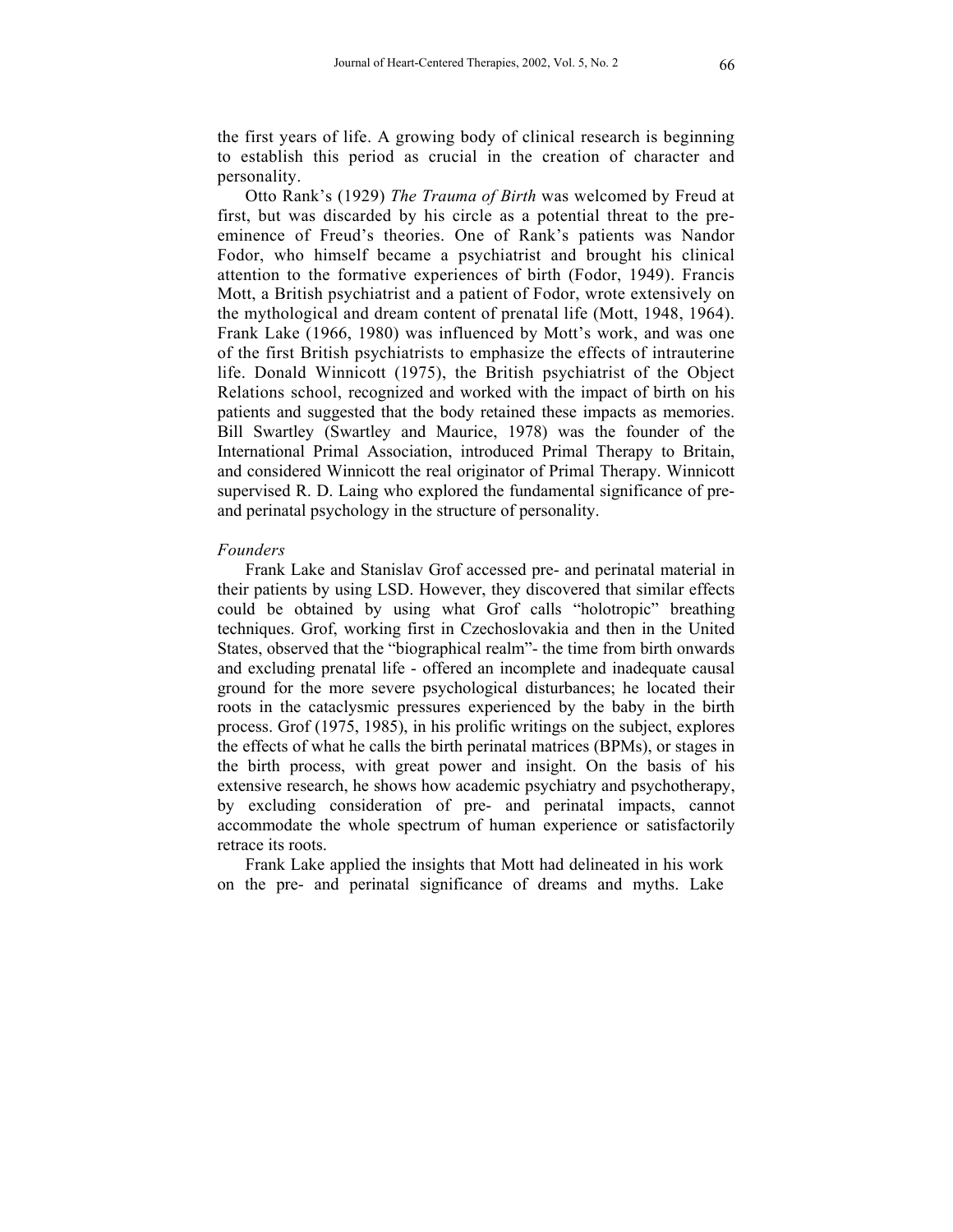accessed the traumatic affects generated in prenatal life. He subdivided Grof's BPM 1 (the stage where the fetus gestates in the womb) into several distinct stages and worked through the influences on the prenate of the parents' physical, emotional, and psychological states from conception to birth. He coined the phrase "toxic womb syndrome" (Lake, 1966, 1981).

Grof (1975) and Laing (1976, 1983) attempted to introduce, demonstrate, and explore the revolutionary realm of pre- and perinatal psychology. They presented their materials from within the fold of orthodox psychotherapy and psychiatry (or from its radical shore).

Grof's contribution to this field is immense. His description of BPMs and the affect relating to each, his exploration of the effects these stages have on later life, his inclusion of the somatic stratum in psychotherapy, and his openness to archetypal and transpersonal realms all give him a key role in this field as discoverer and disseminator.

Somatotropic therapy evolved from twenty years of practice and experimental follow-up done in Europe and the United States. In the late 1970s in England, I (Emerson) collaborated in workshops with Frank Lake and shared research findings with him. It was at this time that I developed my initial somatic approaches to uncover primal trauma. Focusing on the time from conception and working through implantation and gestation to birth, I discovered ways to access the deepest and earliest pre- and perinatal traumas. Gradually, I found a precise methodology for working with infants and children to access and discharge an astonishingly wide array of traumas. In the course of my work, a way of reading the face and posture as a cartography of the client's specific pre- and perinatal trauma began to emerge. Using these physical and gestural traces as indicators of the temporal origins of disturbance, I have developed ways of inducing these experiences in the therapeutic context, and thus the means to discharge the compulsive control they exert on characterological behavior. I have also perceived that in moments of somatic disclosure during therapy, the body will take particular shapes that recapitulate embryonic development. These perceptions enable the therapist to ascertain with a great deal of precision the moment of disturbance in the client's pre-natal life. I have also determined that the birth process tends to re-enact the traumas that occur from conception through implantation and gestation, and that the resolution of these earliest traumas dissipates the effects of the traumas that occur at birth.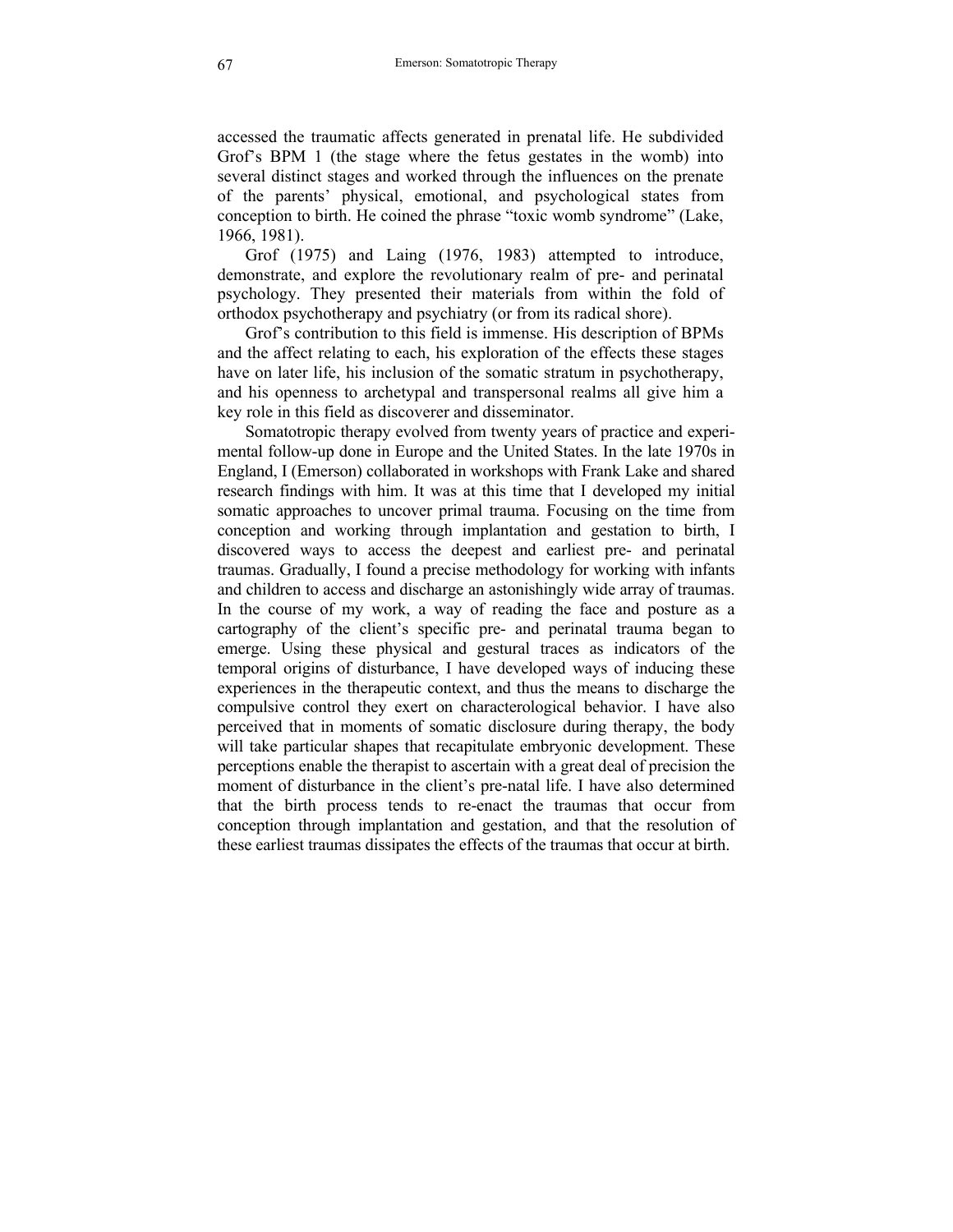#### *Relationship to Other Therapies*

Somatotropic therapy has similarities with primal therapy, primal integration, core process psychotherapy, Reichian breathwork, biosynthesis, holotropic breathwork, trance regression, polarity therapy, and cranio-sacral therapy. It differs from some of these in the kinds of somatic techniques and prenatal techniques, as well as depth of access and compatibility with infants and children. Somatotropic therapy, in common with most therapies similar to it, puts as great an emphasis on integration as on the process of uncovering and experiencing unconscious material. It recognizes that integration does not take place automatically, but must be painstakingly woven into the real life fabric of the client's life.

#### *Central Concepts*

One of the central concepts in this field is the notion that mind pre-exists the nervous system; that there is a level at which the conceptus is aware of essential qualities of feeling present in its inception; and that this awareness records its struggles to survive the hazards of implantation, the history of its gestation, and the detailed drama of its birth at an energetic and cellular level. Prenatal awareness, perceptiveness, and intelligence is currently under intense review, with the inception of these processes starting earlier than heretofore imagined (Chamberlain, 1998). From this perspective, it follows that the intrauterine strategies devised to ensure the prenate's survival and protect it from the potential spectrum of indifference or rejection on or soon after its embodiment in the womb develop into aspects of the construct of the self.

Strategies and survival learnings, by necessity rapidly adopted, carry with them powerful implications about self-value and worth. Lack of acknowledgement of pregnancy may raise doubts about the right to exist. Outright psychological rejection may create attitudes of worthlessness, inadequacy, impotence, and so on. It may also be one of the contributing factors in miscarriages. Medical drugs, substance abuses, unaddressed anxieties, or external trauma in the life of parents will in most cases be taken on by the fetus. This is what I call participatory trauma, where unborn children participate in the biological and psychological experiences of their mothers (and indirectly their fathers). Frank Lake referred to participatory trauma as the toxic womb syndrome We marinate in the shadow (i.e., the denied aspects of the unconscious) of our parents.

The basic stratum of the personality and the associated underlying belief systems that hold it in place derive from a number of factors: the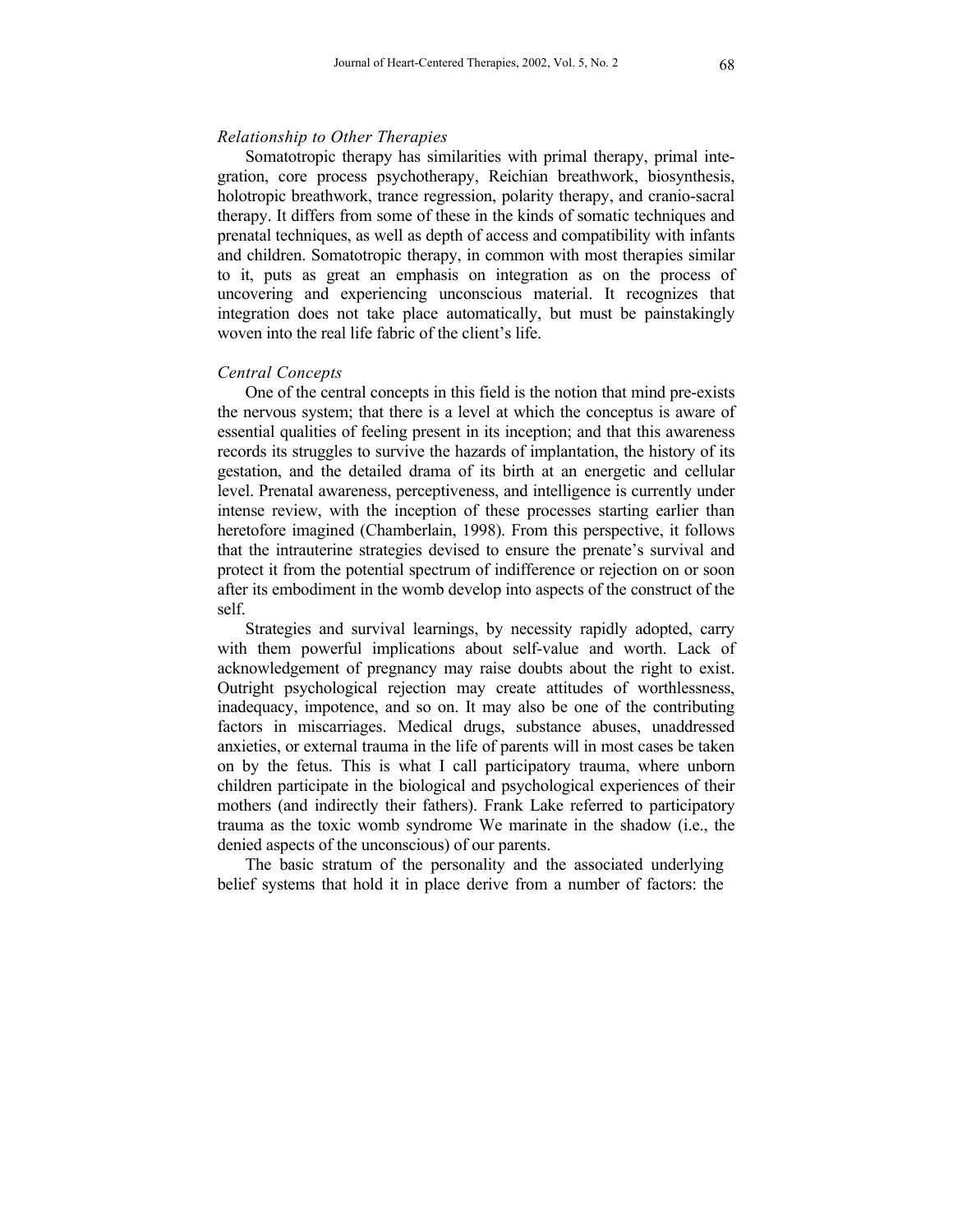shadow aspects of parents; the same unresolved elements in the lives of grandparents (the ovum from which the mother sprang was already formed at eleven weeks gestation in the maternal grandmother); a commensurate and immeasurable twine of psychogenetic ancestral memories; the prenate's own "baggage" from pre-conception; the experience of the conception itself; the phenomenology of implantation; and the whole duration of the gestation period; all together form layers of affect in this self-forging process.

Most irregularities in the birthing process appear to derive from unresolved conflicts in the lives of the parents relating to themselves, to each other, to their parents, or to their attitude about the infant. There may also be a recapitulation of the mother's own birth history: she may unconsciously be acting out disturbances that occurred to her through her mother's affects and process while giving birth. These irregularities express themselves in such issues as prematurity, breech births, fast births, long labors, cord complications, and birthing positions. Each of these irregularities, as well as a number of medical interventions such as anesthetization, cesarean section, forceps, inductions, and incubations will leave profound and detectable characterological traces in the behaviors of the recipients. They are all amenable to treatment through regressive and integrative work.

Three further key concepts in this model are regression, catharsis, and integration. They are touched on here and developed as part of the change process in the following section. Regression means to go back in time, to uncover memories of experiences that were formative (either positive or negative), and to release any unresolved, blocked, or negative affects associated with these experiences. Catharsis is the major process of release, usually involving intense emotional discharge: crying, raging, moaning, sobbing, grieving, and so on. The deeper the catharsis, the more likely that core aspects of the psyche will be touched at the level of transformational and/or spiritual energies. By "transformational energies" we refer to the essential energies that connect us to the Self, energies that we can access through meditation, or other spiritual disciplines.

In the context of somatotropic therapy, individuals and their styles of healing are deeply respected. Both cathartic and transformational processes, which interact and support one another, are accommodated in this work. Some individuals heal primarily through catharsis, others through transformation, and others through a combination of both. Ultimately, when trauma is healed, the transformational process becomes integrated into the psyche and made available in a way that was previously unimaginable.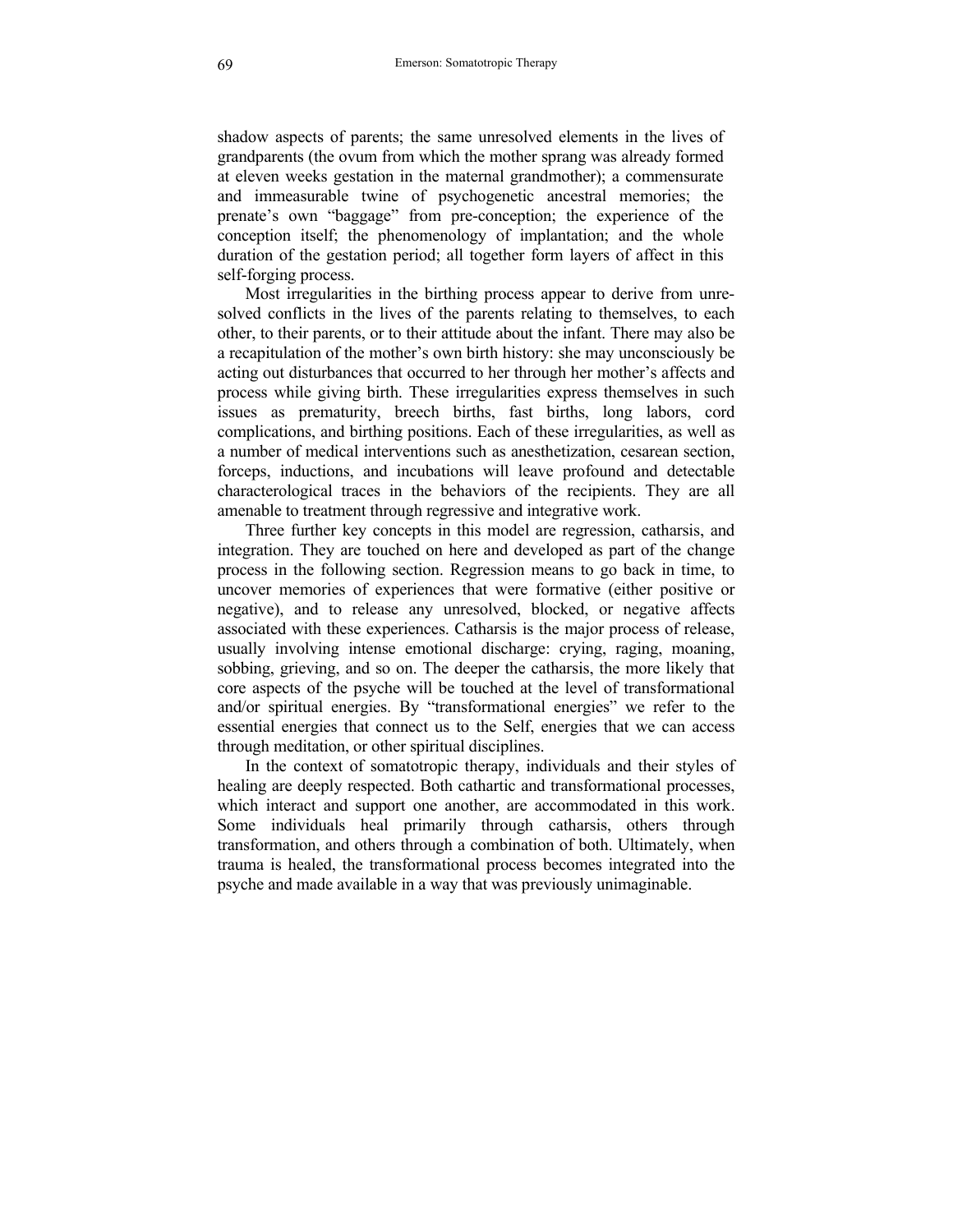Integration acknowledges that certain affects (called secondary, as compared to primary processes) accompany traumatic or ecstatic experiences, and that these secondary processes need to be identified and dealt with in order for the individual to be free from them. In somatotropic terminology, traumatic experiences are the primary processes that impact the individual somatically. But traumatic experiences enfold a number of secondary processes as well, and these co-occur with trauma and remain as established parameters of trauma. The secondary processes are in and of themselves capable of impacting the personality and development of individuals, even after traumatic experiences have been catharted. An example has to do with trauma posture. Through close observation of children going through traumatic experiences, we have found that certain postures tend to be associated with trauma. These postures remain as somatic memories, and reside as embodied shapes throughout life, until the foundation trauma is resolved and until the postures are identified and repatterned.

These postures support what is called response-produced emotion. The postures themselves, once crystallized in the body, create the same traumatic feelings that the cathartic process releases. This can be experienced directly, albeit in a minor way, by creating a fist, for example, and holding it for a long period of time. Angry feelings are likely to emerge. In this sense, postures (and other secondary processes) create a replicating supply of traumatic energy, and this replicating energy is not resolved until the secondary processes are acknowledged and repatterned. The depth of somatotropic therapy accesses these secondary processes and allows them to be altered in a way that is consistent with the basic nature of the individual, and with the energies of the higher Self.

As trauma and their secondary affects are resolved, the tenets of the old belief systems begin to shift and loosen their grip on dysfunctional facets of the personality. New choices become available and awareness starts to grow exponentially. This has outcomes that were hitherto unthought of or unheard of. This is because the process of resolving trauma requires a systematic approach incorporating a spectrum of levels of integration. When this resolution is attained, the result is the spontaneous emergence of the true Self, and simultaneous contact with the psyche at the most profound level, unencumbered by coaxial, coexistent presence of traumatic memories or energies. This brings with it the capacity for the unfolding of full human potential. Ultimately, the quintessential outcome is contact with one's essential being, unencumbered by traumatic and/or conditioned experience.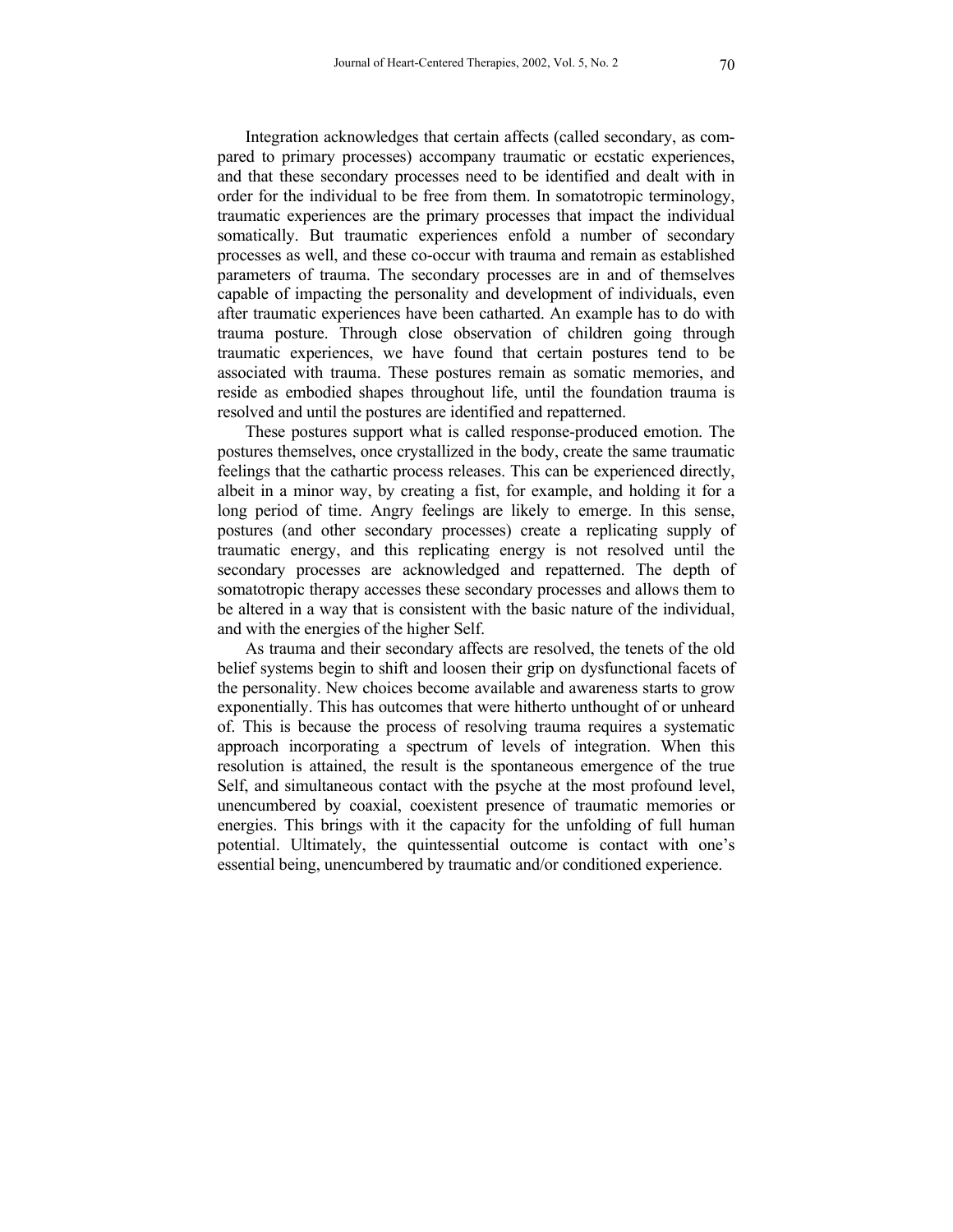## *The Cause of Suffering*

We have implicitly indicated that lack of awareness causes suffering, which is consistent with the Buddhist concept of ignorance. This lack of awareness has two aspects. The first is repression or forgetting, wherein unresolved suffering resides in the unconscious, out of awareness. In order to be externalized and healed, unconscious material forces itself into conscious experience and into awareness in dreams, symptoms, or behavior, causing suffering in the here-and-now.

The second aspect refers to a historical disregard of prenatal consciousness from the time of conception onwards. So long as we refuse to acknowledge the consciousness of the prenate, we cannot make the protective discrimination between what we as parents are feeling as compared to our feelings for and toward infants in the womb. This lack of awareness has also affected us when we absorbed the shadow aspects of our parents, grandparents, and so on through the generations. Unawareness of the generational nature of consciousness keeps our patterns of suffering and blindness in place; through it, we maintain the seemingly endless repetitions of behaviors that are reactive, governed by fear, grasping, and aggressive.

By acknowledging the budding and determining consciousness of children in the womb, we can make discrete differences between our own state and the state of children that we are welcoming into the world. This knowledge ushers in the opportunity to make profound changes in the cycle of ignorance; we can prepare the ground for the seed of new awareness. By relating consciously and lovingly to prenates, we create the potentiality of a new dynamic. The new being can be acknowledged and made welcome. A prenatal bond is forged between prenate, mother, and father, probably helping to ease the birth process. In this relationship paradigm, the mother and father deepen their feelings for each other and for prenates. They also promote in themselves and each other a greater sense of responsibility towards each other, the baby, and the birthing process. In so doing, they learn to challenge the unquestioned authority and power of the medical profession, which frequently treats pregnancy as illness. Thus a positive ecology of loving awareness can take the place of perpetual cycles of ignorance, in which growing babies are perceived as unfeeling objects. The knowledge that newly conceived infants and neonates are conscious beings can and will have growing effects on babies, parents, and the world. It will help to ensure our survival as a species, in a web of interdependency throughout the planet.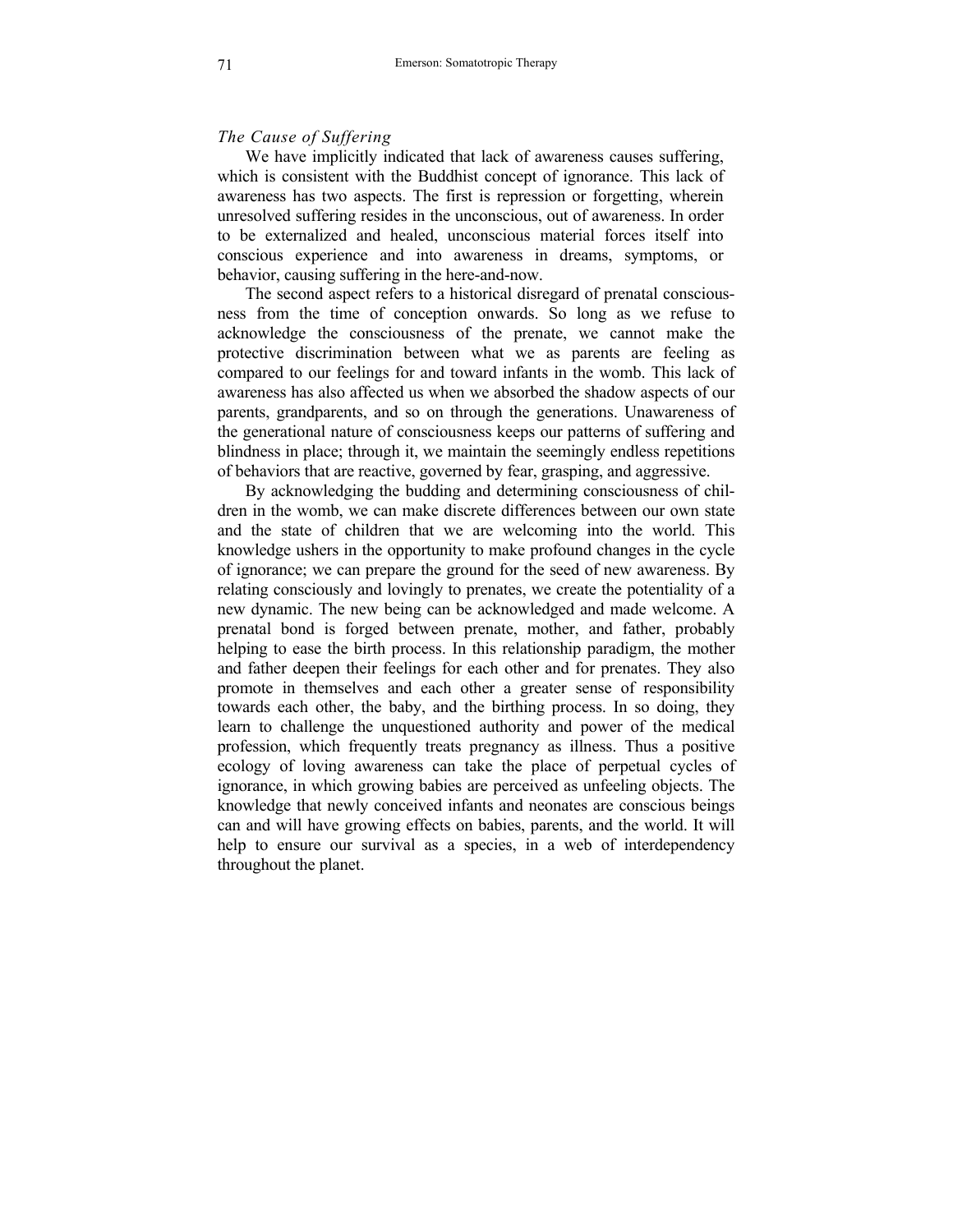## *The Change Process*

As traumas are uncovered, habitual behavior patterns become more visible, and their compulsive components begin to lose their power. Thus, dysfunctions decrease, and life becomes more harmonious and balanced. Personal success and happiness seem much more attainable; relationships tend to flow more smoothly; work gets easier. But these are just the superficial changes. More significant are the shifts that have to do with one's relationship to the inner Self. In psychoanalysis, therapeutic progress occurs when the ego relates to the world in realistic terms, when the ego subjects itself to reality. In somatotropic therapy, however, the ego becomes subject to the inner core of being, to the influences of the higher Self. The change process can be divided into several major areas, all of which are readily discernible from the central concepts, outlined above. First of all, individuals must be regressed so that unresolved trauma can be uncovered and confronted. Regressive experiences usually occur according to thematic patterns, and it is important to collect all the major experiences that fit a common theme. For example, one young woman uncovered her birth trauma. She recalled that she was trapped for a long period of time. Subsequent to this, she uncovered entrapment in other life experiences: she was locked in a closet by her brother for six hours; she was trapped in an automobile as a result of a car accident when she was eleven years old; she was forcefully held during sexual abuse by a neighbor; and she was enmeshed in a longterm romance when she was a teenager. Once all these experiences were uncovered and catharted, the integrational process began.

Integrational processes usually cover five areas: Connections; Decisions and Conclusions; Belief Systems; Proaction and Counteraction; and Somatotropic Treatment. Each of these is covered in more detail below.

## *Connections*

In the course of the therapy, we examine the connections and parallels between regressive experiences and current patterns of perceiving and relating to oneself and the world. We explore ways in which the presenting systems derive from those fundamentally formative experiences. For example, in the case of those delivered by cesarean section, intense feelings are likely to arise about doing things in their own way and in their own time, and not being pushed or rushed; there might also be latent expectations that others would help them complete projects.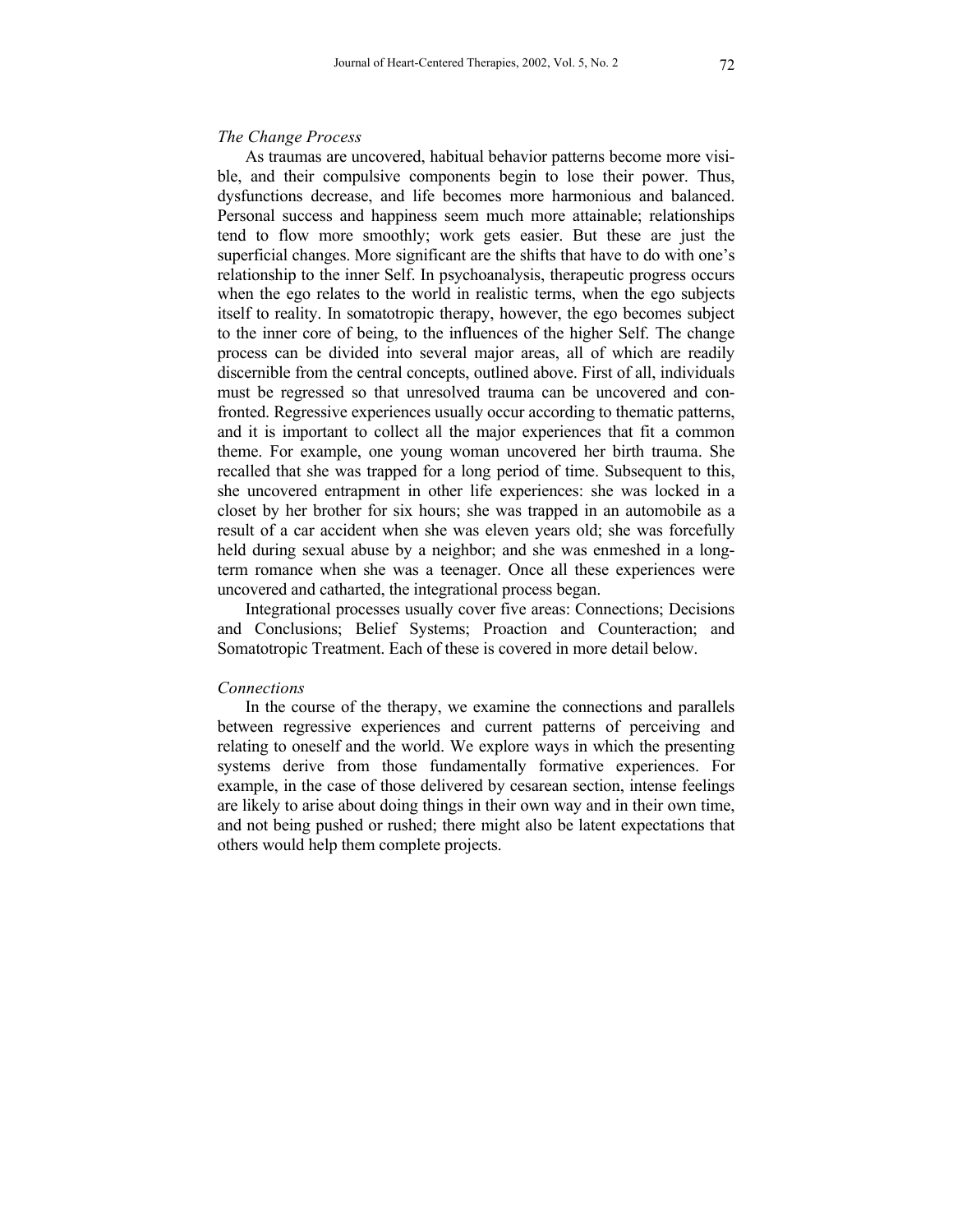#### *Decisions and Conclusions*

Through close observation of infants and children, it has been established that unresolved traumata are spontaneously and unconsciously keyed into the linguistic system at about the age of three years or earlier. Stated differently, in the preverbal stage, traumas remain in the unconscious as diffuse feeling states and their effects cannot be cognitively interpreted. It is only with the onset of language that these states are encoded. In the encoding process, several things occur:

1. the traumas and their effects can be interpreted;

- 2. the quality of the language learning will affect the interpretation and attach to it;
- 3. the traumas become more deeply engraved in the psyche;
- 4. once entered into the linguistic neurology, the cognitive process can trigger and activate them at any point in life.

So, for example, as the baby gets stuck in stage one of birth, where immense pressures force it towards the cervix before dilation, it reacts experientially, either by remaining in the pushing state (hypertonic) or by giving up and going flaccid (hypotonic). In the verbal phase, though still at the level of the unconscious, what develops is one of two decisive encoded messages: "Under pressure, I struggle through" or "Under pressure, I give up." These newly articulated decisions will feed into the belief system, becoming more enduring perceptions.

The subtlety or crudeness of these perceptions will be influenced by the degree of complexity of the language skills the child acquires. If language development is sparse or illogical, interpretations and decisions will be of the same caliber; whereas if the development is rich and varied, the descriptions and decisions will be rich and varied. As the child in the above example grows up, pressures on its system will then activate one of the two reactions noted in degrees of subtlety or crudeness that depend on the linguistic skills acquired during the period of primary language learning.

#### *Belief Systems*

Perhaps the most crucial and important of the secondary processes are belief systems. To understand these, one must comprehend what is meant by prenatal consciousness. Prenatal consciousness has recently manifested from Spirit and is aware of any and all circumstances that surround its major waking experiences. Prenatal consciousness is also a particular kind of consciousness that involves a nonverbal awareness of the events surrounding traumata. It is somatic in nature and has the capacity to register experiences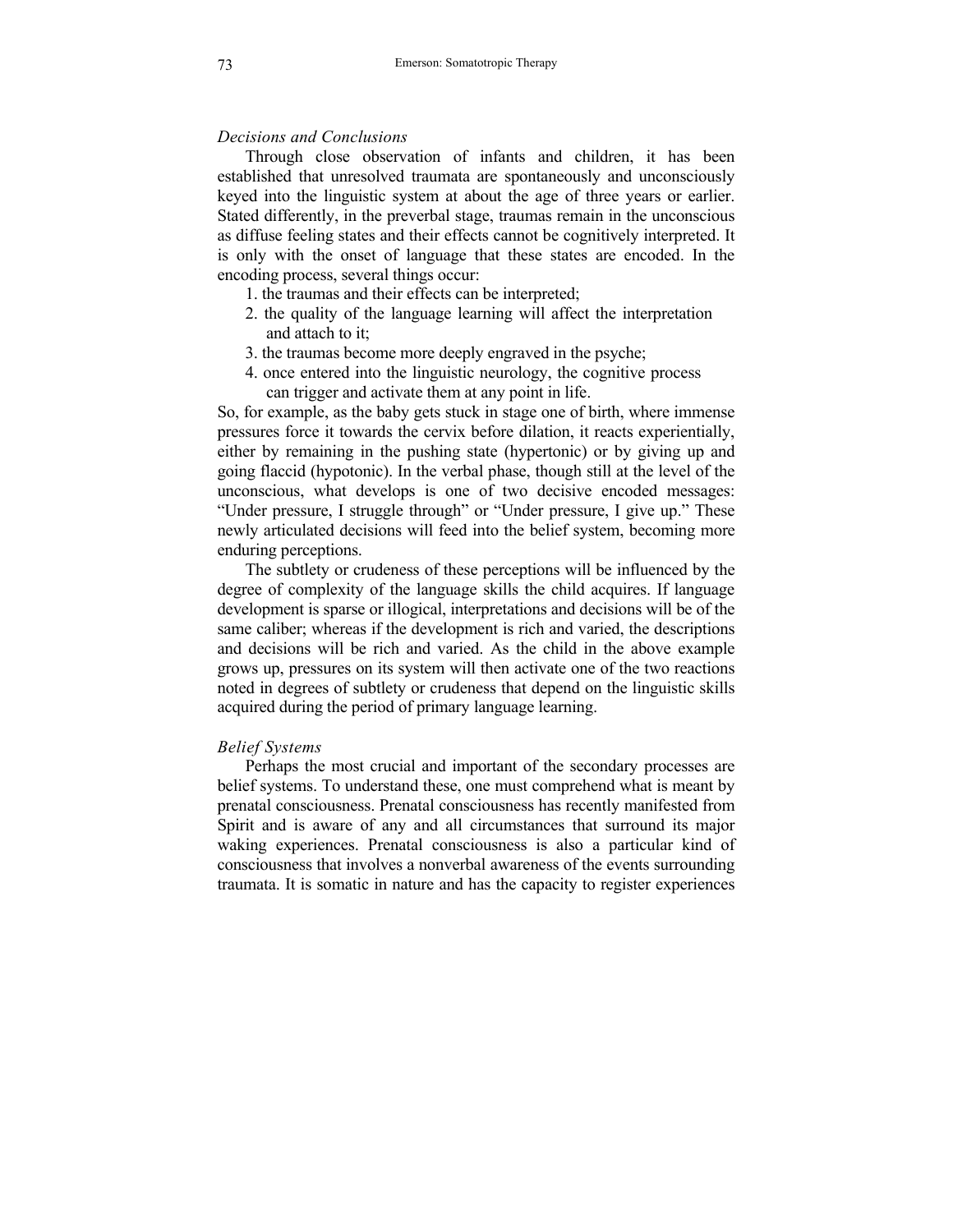and feelings of the prenate, or to register experiences in the womb surround, i.e., the mother and her spatial /emotional field. Along with these experiences, belief systems form.

Belief systems might best be described as the domain of non-cognitive and unarticulated "knowings" that form during pre- and perinatal life, particularly during stress, trauma, or ecstasy. They embody a primal, preverbal set of perceptions about the nature of life, the world, and the parents. The memory traces of these belief systems are constantly available, and when language begins to form, they are spontaneously filtered through language and adopt linguistic models appropriate to their experiences.

Because belief systems form the deepest strata of the mind, they form the underpinning for all cognitions and thoughts. Their impact on the psyche is like a mental tincture, so pervasive and constant that it is barely noticeable, though it affects the color and tone of everything. Belief systems are nonverbal and are omnipresent in the cellular, tissue, and postural organization. They influence one's perceptions and relationships to the world, far beyond the realm of cognition and language. This was illustrated by one of my (Emerson) patients, Peter, who was attempting to break through a block that he had with women, an "intimacy barrier" as he called it.

Peter's trauma postures and trauma tonicities were diagnosed, and he was regressed via activating these postural and tonic patterns. He immediately contacted an experience at five months of gestation, when his maternal uncle was dying from alcoholism. Highly embarrassed, his mother sent the uncle to a distant treatment institution where no one would know him. But it was too late, his liver would no longer function, and he soon died. His mother was grief-stricken and depressed for several months and even contemplated suicide, although no attempts were made.

Peter uncovered these memories and also uncovered rage at his mother for hiding his uncle's alcoholism, for abandoning his uncle, and for his mother's self-indulgent depression (after all, he was the wonderful prenate who would soon be born). His rage poured out, as well as his mother's embarrassment about alcoholism (he recognized that he wasn't at all embarrassed, but that his mother's energetic relationship to alcohol had gotten into him).

His belief systems were also activated through somatic means, and, as is common, he exhibited nonverbal but intense feeling states. He was quickly able to image the belief systems and uncover the corresponding language system that formed at nineteen months. His belief systems were that he was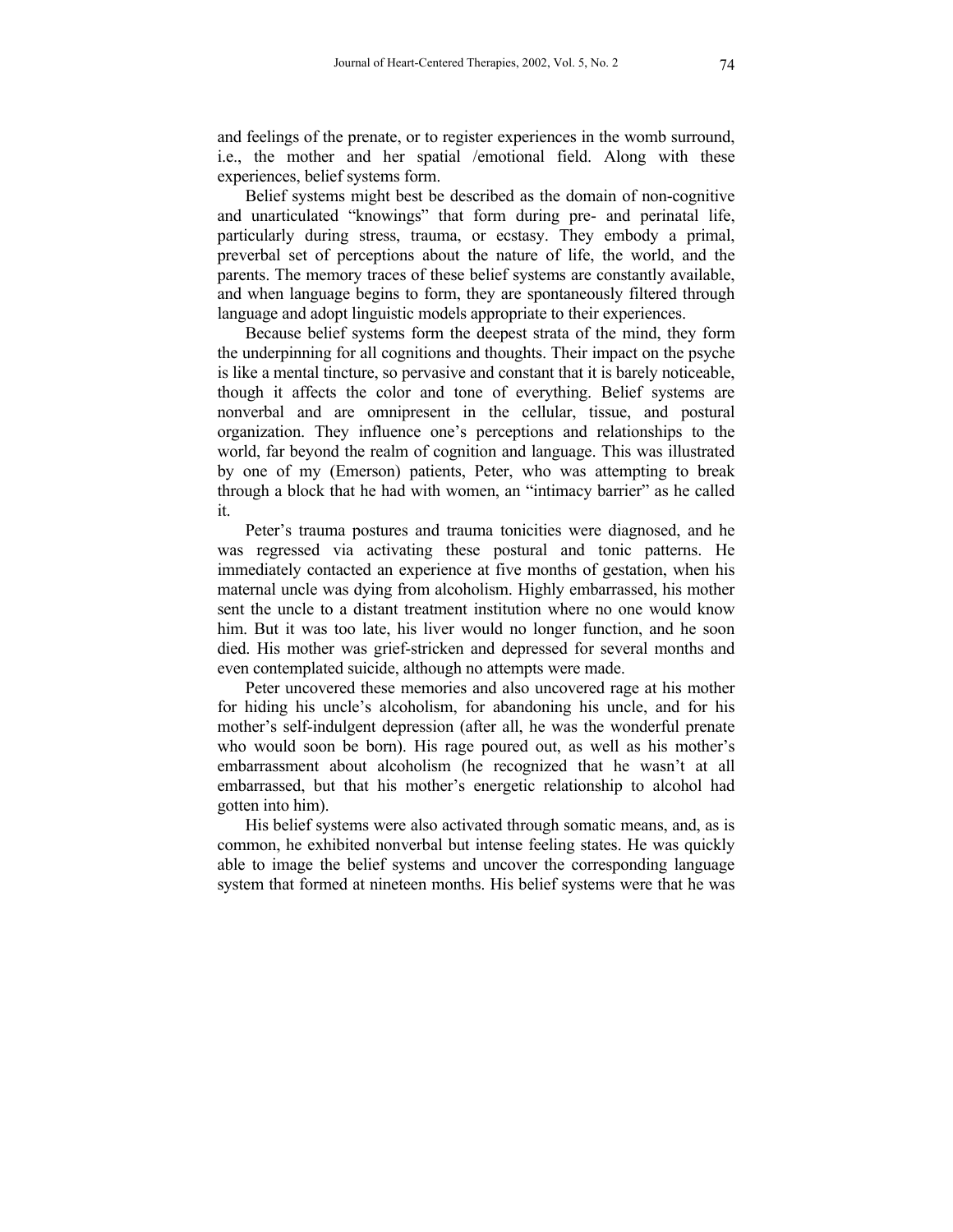no good, that his mother didn't want him around, that other men were more important than him, and that mother-women couldn't be trusted. With regard to the latter, it was interesting that he never chose nurturing women (i.e., nurturing in a motherly sense), because his belief system was a somatic tincture implying that he couldn't trust them. So he was constantly "hungry" and "untouched" in heterosexual relationships.

Another of his belief system involved hangovers. He frequently had prenatal and nonverbal feeling states that paralleled his perceptions of the uncle's hangover. His belief was that he, like his uncle, must be hungover because both were rejected (Peter's hangovers were culturally unbiased and uniquely his, involving cold feet, cold nose, and gut aches). He was totally shocked that he held these beliefs, and while his external relationship to other women and alcohol would have changed with his cathartic work, his inner relationship to women and alcohol would not have changed without the work on this substratum and would have emerged as shadow material in any intimate heterosexual relationship. Belief systems hold incredible power power that frequently needs to be brought into awareness and changed.

#### *Proaction and Counteraction*

Most dysfunctional behaviors will spontaneously change when belief systems are uncovered and repatterned because the basic primary energy underlying the behavior - its deepest underpinning - has been unfastened. However, a few will not, either because they have become independent and ego-attached, or because they serve some other purpose outside the belief system. In such cases, clients are asked to specify behaviors that are opposite to those that are dysfunctional (counteraction), and behaviors that will bring them what they really need (proaction). These behaviors are then adopted, and regular evaluations with support partners or therapists assist them to become firmly rooted.

#### *Somatotropic Treatment*

During intense experiences of any kind (positive, ecstatic, or traumatic), the body enacts certain tonicities, certain postures, and particular movements. When the experiences are overwhelming, the tonicities, postures, and movements are unable to be processed by the nervous system and reside in the deeper layers of somatic consciousness until the psyche is ready to confront and integrate the experiences. The tonicities, postures, and movements can easily be observed and accessed at any time, with permission.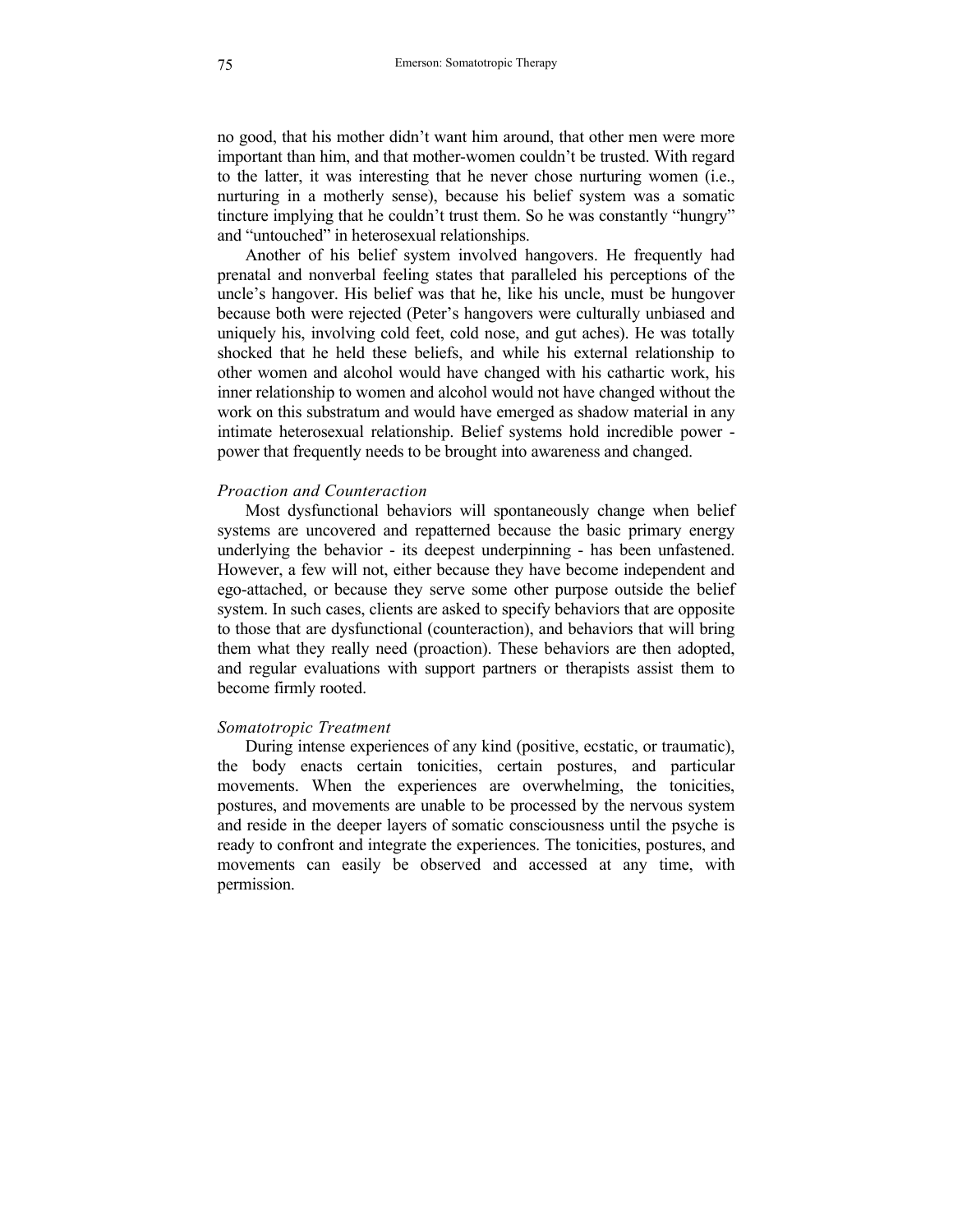I (Emerson) discovered these somatic principles quite by accident when I was sixteen years old. I was working the night shift at a restaurant. I was alone and was cleaning up after closing hours. I heard a terrible crash outside the back door and rushed out to find that a car had run headlong into a tree. I opened the car door to see if I could help the driver. Her head had crashed into the steering wheel, which had smashed several of her front teeth into her tongue. She was in shock, but would periodically turn her head to the left and slightly up, while moving it toward the steering wheel. Each time she did so, she moved into reverberations of terror and pain. She continued to repeat these movements every two or three minutes, interspersed with periods of silence, when she was in deep shock.

Later, when she was recovering in the hospital and talking about the accident, her head and upper body would quite unconsciously go into the same postures and movements. At these times, she would become emotional and feel the physical and psychological pain of her accident. Following her hospitalization, these movements became less and less obvious, more and more subtle, but continued into her life following the hospitalization.

I've since observed the same phenomena time and again with people going through various kinds of traumas, from skiing and car accidents to physical abuse, sexual abuse, birth, and other traumas. The psyche not only stores the cognitive memory of traumatic events, but also stores the memory of accompanying tonic patterns, postures, and movements that were linked with it. Through close observation, I have come to find that if trauma is preor perinatal, these tonic patterns, postures, and movements actually contain the trauma and hold the memory. In contrast, post-verbal memories may not be contained by somatic patterns, but are contained by the central nervous system as cognitive memories. The exception is that post-verbal traumas may be contained by the somatic processes mentioned above, if they also reenact or symbolically represent prior pre- or perinatal traumas.

It has been interesting to note that catharsis alone, without the somatic interventions of somatotropic therapy or other body-oriented approaches, frequently fails to release the somatic holding of traumas. When catharsis without somatic technique is finished, the tonic patterns, trauma postures, and trauma movements still remain, and when activated, arouse the depth of primal pain that was associated with the original impact. This suggests that trauma is not only a central nervous system memory, but a somatic memory as well. To resolve trauma completely, both need to be dealt with and somatic memories take primacy, i.e., if somatic processes are dealt with, then both somatic release and cathartic release of trauma take place. If trauma is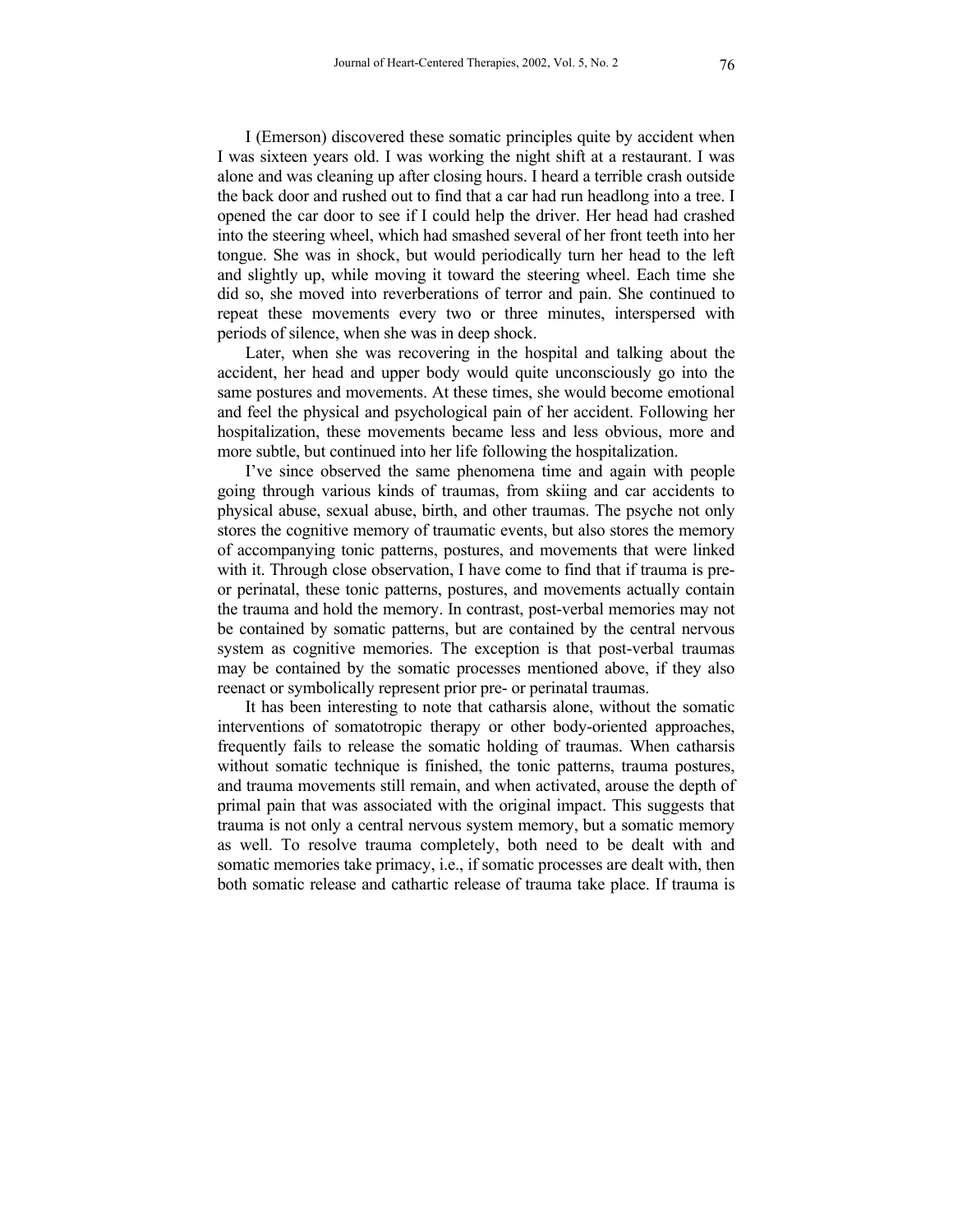released emotionally, without the appropriate bodywork, then only a portion of unresolved trauma will be dealt with.

Tonic patterns, postures, and movements associated with trauma reside within the energy system - and for related and post-verbal events, in the central nervous system as well - and are called somatic memories. Tonic patterns, postures, and movements surround all events, but they do not become imprinted as somatic memories unless trauma occurs. Specialists in hypnosis say that traumas and stress induce trance states in which the traumatized person is highly suggestible and unconsciously takes in whatever is happening at the time of stress or trauma.

Tonic patterns, posture, and related movements are three major elements of trauma imprinted at the time of a traumatic event. None of them is imprinted unless there is a high degree of stress or trauma, in which case they become relatively permanent aspects of the person.

One can observe this process very clearly in newborn babies, all of whom have cranial molding (i.e., specific cranial shape) and patterns of movement after birth. This is entirely normal, since the head must adjust its shape in order to come through the birth canal. However, one can observe vast differences in the extent to which molding recovers, and this depends on the duration and degree of birth trauma. Conversely, one can observe when treating birth trauma in babies that heads spontaneously return to "normal" as birth traumas are resolved. However, the process or normalization decreases with age. As babies age, heads are less likely to return to normal unless specific interventions such as cranio-sacral therapy are also utilized. This is due to adhesions that form between tissue and bone as the aging process progresses, fixating the trauma postures of birth.

It should be mentioned that the postures and movements associated with trauma do not adhere in their actual physical state, but remain in what are called representational states. Representational states are minirepresentations of the actual trauma postures and trauma movements. So, for example, if a shoulder were pulled back ten degrees from its normal position during trauma, and this were the actual trauma posture, the representational state or representational posture might be only one degree out of true. However, during life events that are symbolic of the trauma, or are similar in some way to the trauma, the representational posture contains all the electromyographical and neural impulses that make up the trauma posture itself, except that the impulses are of lower intensity.

When individuals are regressed to traumas, these representational states intensify and approximate the trauma postures themselves. In a majority of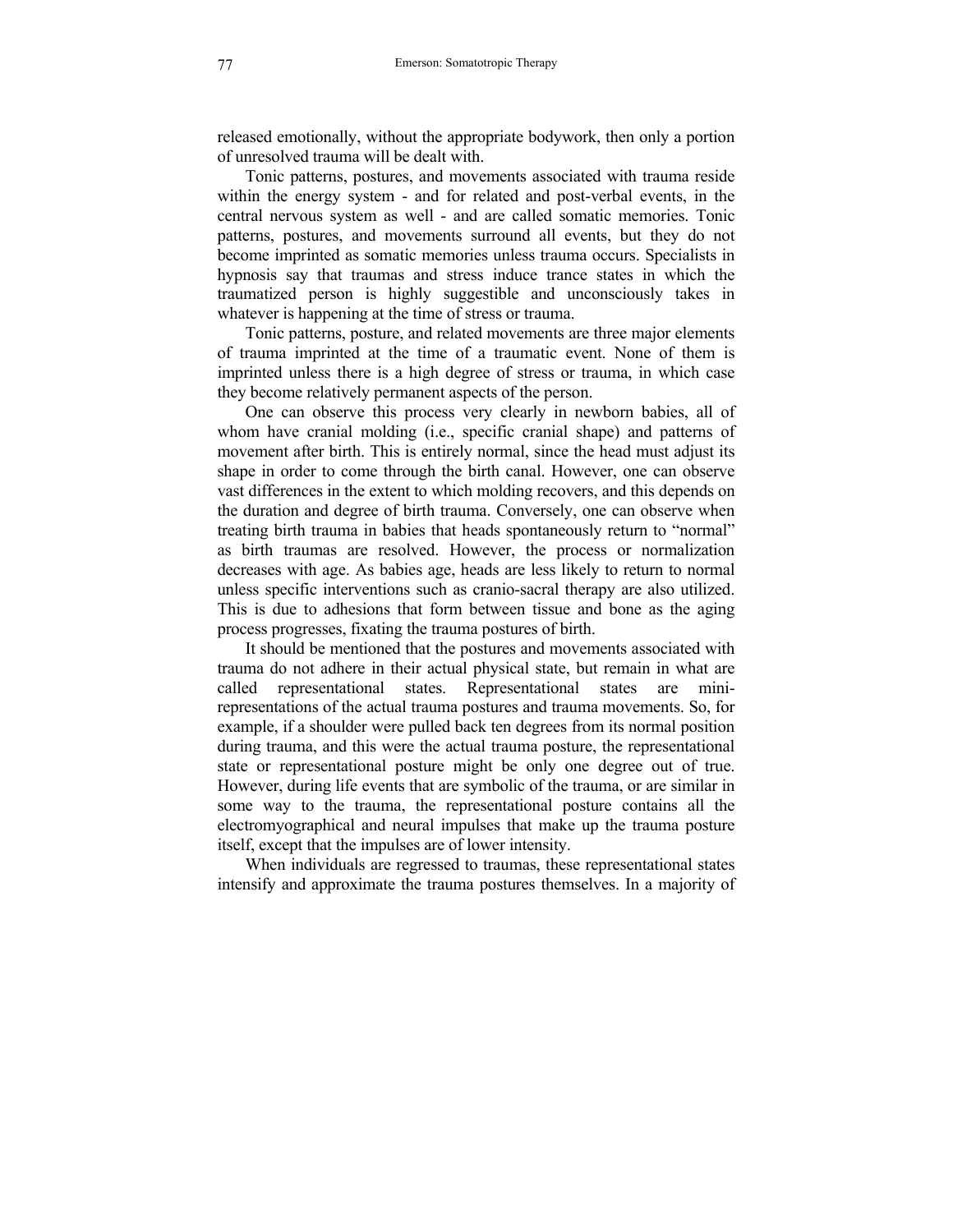cases, somatotropic therapy is required in order to resolve trauma postures and trauma movements. Furthermore, in working with infants and children, or with adults who have difficulty accessing traumas, I (Emerson) found that somatotropic treatment was the easiest, the most reliable, and the most thorough way of accessing unresolved trauma. In its most basic form, somatotropic treatment engages the trauma tonicities, the trauma postures, and the trauma movements, and these greatly facilitate the uncovering and the somatic integration of trauma. Since the body holds preverbal memories in this way, contact with the traumatic processes induces a complete, deep, and thorough release of traumatic memories. Furthermore, engaging the somatic processes spontaneously allows the body to integrate the experiences and to find a neutral ground in which trauma-free postures and movements can be initiated.

For example, seven-year-old Johnny had a conventional trauma posture, i.e., his right hip was higher, his right leg shorter, his right shoulder lower, and there was cranial compression on the right side, resulting in a cranial syndrome called side-bending rotation. This is a common postural pattern found in unresolved birth trauma. By slowly and progressively placing Johnny into these postures, and by increasingly engaging the cranial and tonic patterns, he proceeded to uncover his birth trauma and at the same time resolved the emotional and somatic bases for it. When his body returned to its normal state, repatterning processes were initiated to provide him with an optimal basis for free and harmonious functioning.

When the body can be entirely released from its somatic trauma, it is possible to realize deeper states of meditation and deeper states of consciousness. So one of the subtle outcomes of this work is that clients are able to function better in life and are also able to develop spiritually. The spiritual process cannot progress until the traumatic aspects and the shadow aspects of the person are dealt with, a conclusion that Freud and Jung both came to and which has become an underlying basis for Jungian psychoanalysis.

#### *Practitioners*

#### *Role of the Therapist in Working with Adults*

The facilitator is active in promoting regressions and in promoting somatic and verbal techniques to uncover trauma. It is essential to know various approaches to regression and to conduct them in cooperative and collaborative relationships with clients. It is not necessary for therapists to apprehend what clients are experiencing, but rather to let clients report what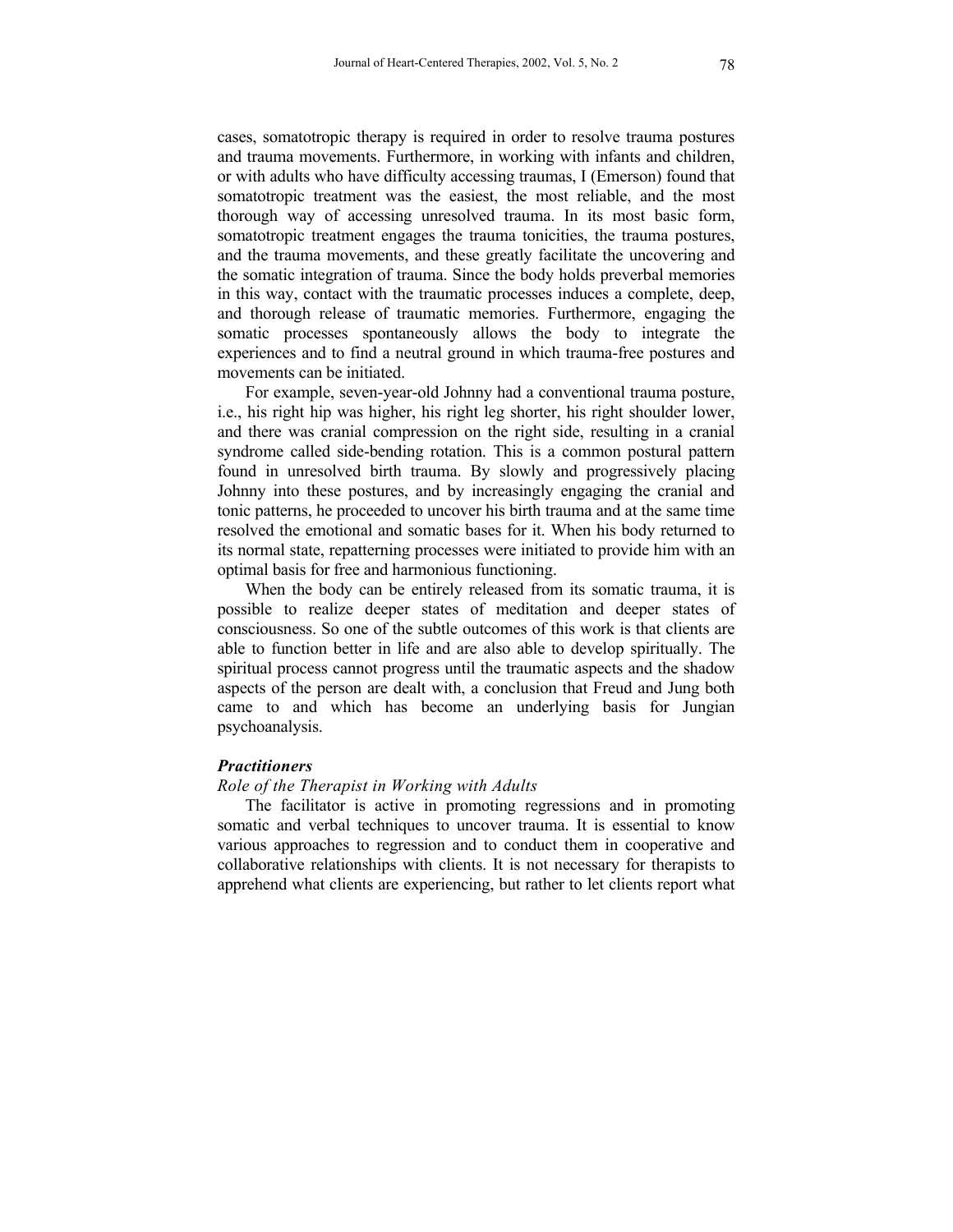is happening. A prerequisite in the therapist is an ability and willingness to be open at the level of the heart and to respond with genuine empathy and compassion to the emerging content. This prerequisite has nothing to do with technique, but rather with a state of mind and heart. As the client uncovers and discharges trauma, it is the therapist's state of empathy, compassion, and objectivity that most dynamically promotes the healing process. Once the traumatic experiences and their reverberations are uncovered and catharted, the facilitator takes on an educational role, sharing with the client various integrational procedures and guiding the client through these in a supportive way.

#### *Role of the Therapist in Working with Infants and Children*

The therapist performs three primary functions: to contain the reality of the trauma, to hold it with compassion and love, and to facilitate its expression and integration. With infants the therapist acts as the baby's advocate and/or means of articulation. He or she will voice the baby's traumatic feelings, which may or may not include feelings about the medical staff, medical procedures, the birth, the mother, the father, and/or the siblings.

The practitioner gains acceptance from the baby and the parents before initiating or continuing any technique, explains to the parents what he or she is doing, and encourages them to allow the baby to express what it is feeling. In that role, the therapist is also mediator between the baby and its feelings and perceptions of the world. Through a thorough understanding of the preand perinatal stages, and the somatic topology of the baby, the therapist broadly reconstructs and reflects the history of the birth from conception onward. The therapist contains and mirrors the prenatal biography, and by voicing the baby's feelings, gives them a substance of equal stature to the parents. This process demonstrates the acute consciousness of the baby, and in that respect alone, significantly improves and/or deepens the quality of relationship between the baby and the parents.

In this process, the parents may access some of their own birth material. While it may be vital for them to work with it to facilitate their parenting abilities or to assist in their baby's release of participatory trauma (babies frequently hold the trauma of their parents), the therapist maintains clear boundaries between the baby's material and the parents' and between the times that baby works and parents work. One or preferably both parents are required to be present during sessions, as it is their level of love and empathy that is responsible for the ultimate healing bond. With children the facilitator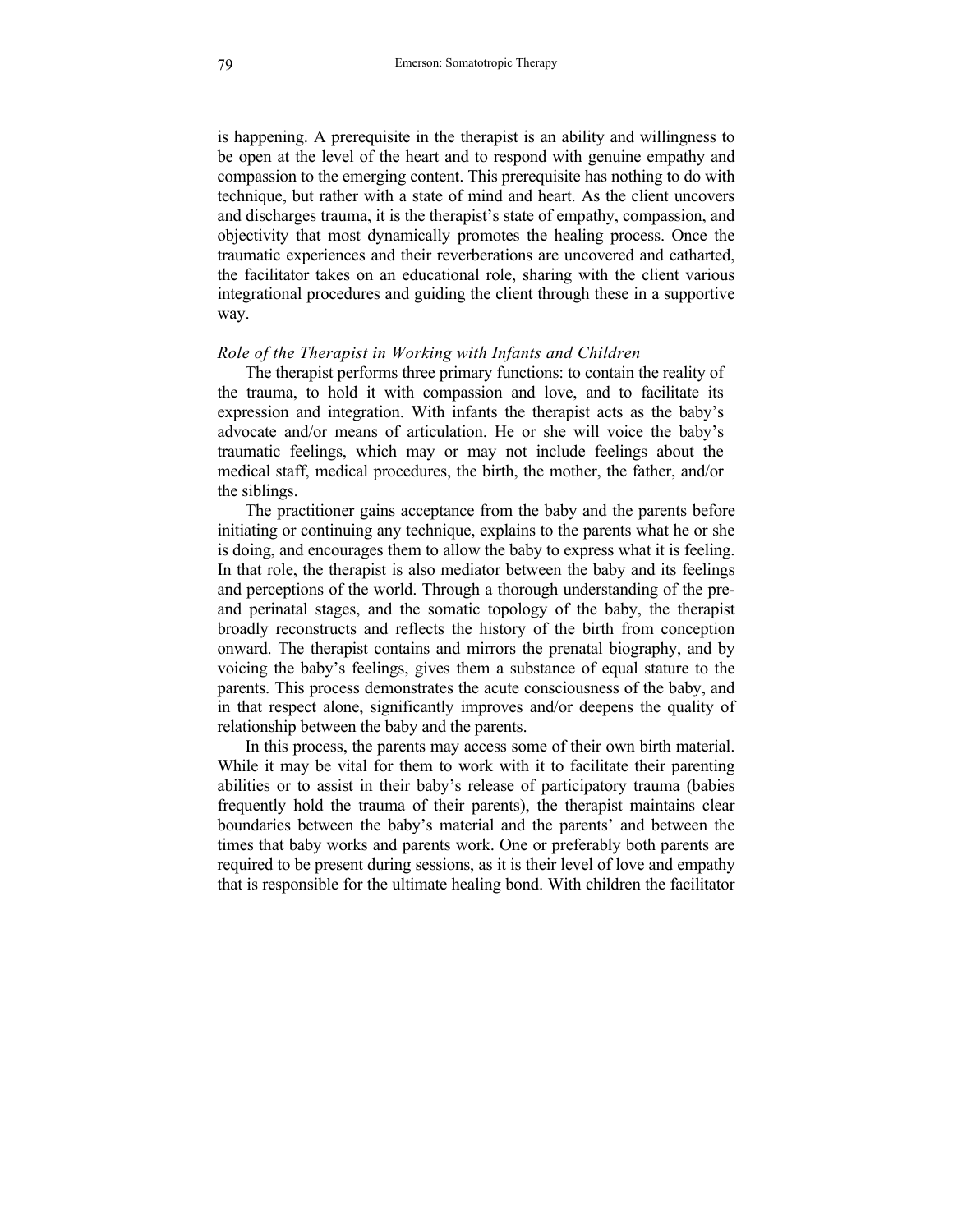is initially a friend or peer. The child is engaged at its age level with playfulness and loving respect. After deep contact is made the roles will move between friend, playmate, advocate, observer, and adult, shifting as required and sometimes overlaid, depending on which of the many games or techniques are being employed. Parents are required to attend sessions, because it is their love and the depth of their actual or potential empathy that is most healing for children.

# *Sequences in Somatotropic Therapy*

#### *Phase 1*

In working with babies, as with children, the first phase or step is to establish rapport with the baby and its parents. But in the case of babies, this requirement is magnified: it is the essence of the field of communication between therapists, babies, and parents that is at the heart of the treatment process. The essential and underlying presupposition is that babies are sentient and capable of precise communication. This becomes swiftly obvious to those who learn to fine-tune their responses and proprioception. Frequently, release from pain occurs simultaneously with babies' perceptions that they are being heard, seen, and felt, perhaps for the first time.

Once deep contact has been established, the practitioner makes an initial scrutiny of baby's face, head, facial shape, and body, observing postures and movements that embody the birth schema. In this way evidence of the trauma's impacts begin to emerge. Communication with parents to ascertain and confirm participatory trauma is also evaluated. Examples of participatory trauma are prenatal disturbances such as moving, a death in the family, financial crises, injuries, accidents, wars, relational upsets, dubious or negative feelings about the conception or the pregnancy, and so on. The parents are then joined in articulating these events and contacting their feelings about the distressing events. The potential impacts on their children are also discussed.

Parents are then guided in making extremely clear distinctions between their own feelings and reactions and their baby's feelings and reactions. Once these distinctions are grasped, they need to be articulated by the parents in the presence of the baby and the distinctions owned. This articulating process is often a powerful catalyst for the baby, who frequently responds to what is being verbalized by crying, screaming, or other actions through which it will demonstrate and release its memory of the traumatic experiences and work through the effects of the participatory trauma. This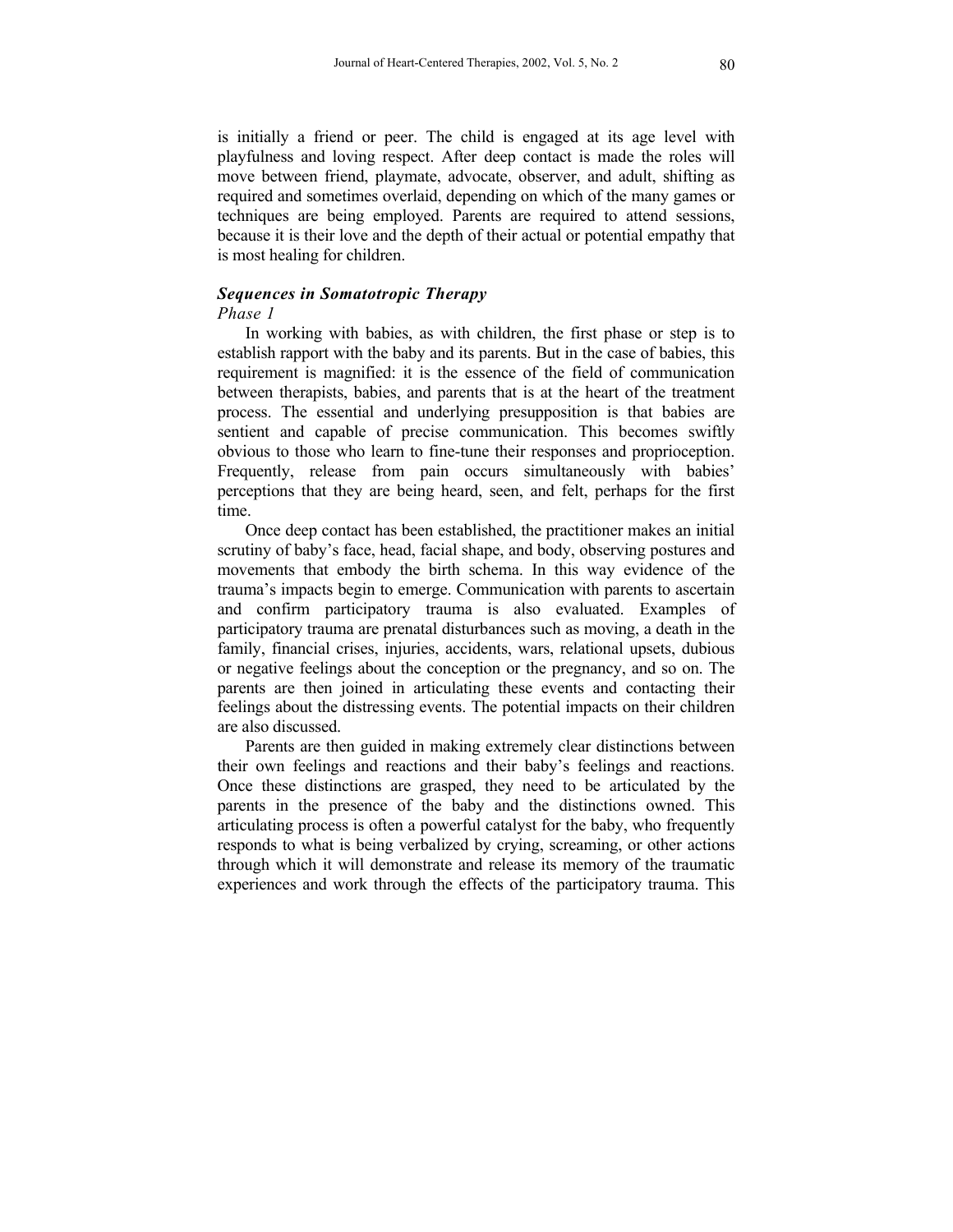process will often precipitate major changes in the baby's behavior and its relationship to the parents.

## *Phase 2*

The second phase focuses heavily on observation of the bones and tissue structures of the face and head that were impacted by birth pressures. In rare cases where trauma does not occur during birth, the visible effects of these impacts will spontaneously resolve within a few hours or days. As the vast majority of births, however, contain traumatic elements, each stage of birth leaves very specific indications of traumatic stress on the head and facial features of the individual baby. It is here that precise and detailed knowledge of the pre- and perinatal birth stages and their subdivisions are required, as well as a knowledge of the traumas and feelings associated with each stage. This is where babies' traumas are accessed, as distinct from participatory trauma. In addition to the facial features, the visual cues, and the cranial/bodily indications mentioned above, the whole skeletal-muscular structure carries the signature of the birth trauma. These are evaluated by palpation, using what is called "near touch," in which the baby is palpated off the body, feeling for indications of trauma in the energy field around the impacted areas. When the energy memories are thus located, and the hands connect with these leaks, the baby begins to respond, either giving permission for the work to continue, even though it is often painful, or clearly indicating that the work should stop.

An essential element in this work is its procedure under the control of the baby. This cannot be stressed too heavily. The baby in this process is engaged; it is informed that it will be in charge of the cathartic process, which it can stop at any time. When such a contract is made, the work can take place. The baby will often endure bouts of relived pain of some intensity and between rests will often guide the practitioner's hand to the areas that require work and adjustment. The skin on the head, neck, or body may occasionally change color and/or temperature, or it may swell. These are all clear signals of the physical impact of birth trauma retained at an energetic, cellular, or tissue level in the body.

## *Phase 3*

It is in this third phase that the deepest aspects of the trauma are uncovered. This is accomplished by a process called birth-simulating massage, a technique that focuses on the infant cranium and shoulders. In order to do birth-simulating massage, practitioners must first have knowledge of the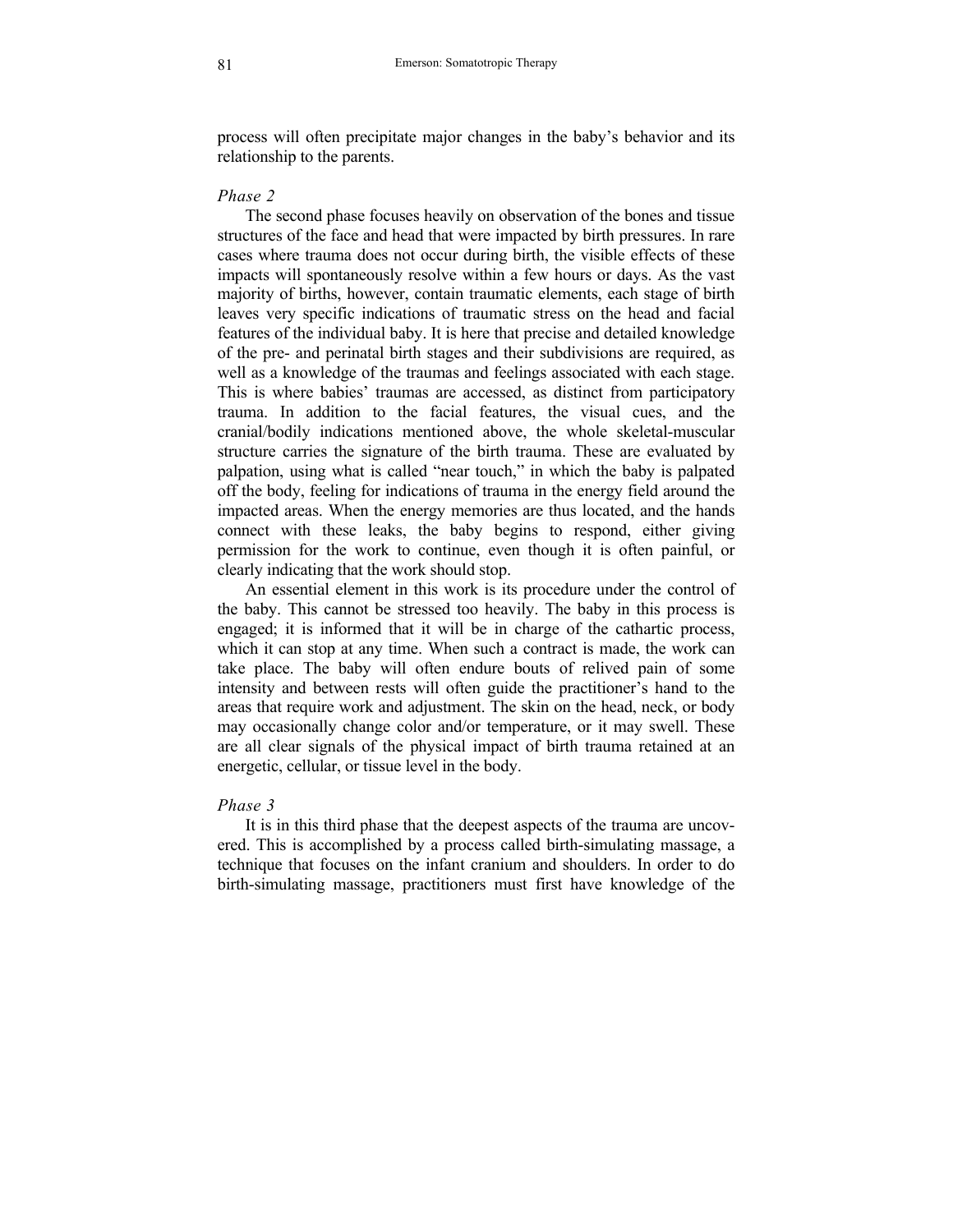journey of the cranium through the pelvis and all the places of conjunct where maternal pelvis and infant cranium meet. These journeys are reproduced by practitioners, utilizing their hands to simulate the precise movement of the head through the maternal pelvis, thereby simulating the birth and uncovering the deepest aspects of birth trauma. The contact, now using direct touch to simulate the birthing, releases the memories and the traumas they embody. During this process, the other approaches already discussed are also used simultaneously. The essence of this work, birthsimulating massage, resonates all through the work with children and adults, since it forms the basis for the surest, most precise, and deepest contact with unresolved trauma.

#### *Management and Technique*

In times of resting, the baby can turn to the mother for the breast, for comfort, for love, and for reassurance. Dramatic changes in behavior, posture, eating, crying, sleeping, and relating usually occur quite early in this work, sometimes after several sessions. The length of treatment depends on the number and degree of prenatal traumas, the seriousness of birth trauma, and the length of the mother's labor. As a rule of thumb, four times the length of labor is required for the full course of treatment. If the only trauma is birth trauma, the average number of sessions required to complete treatment is twelve.

One of the immense benefits of resolving birth traumas in infants is that the traumas are dealt with and dissipated before they have a chance to be crystallized into the verbal realm, where their hold otherwise becomes much more tenacious. With children, as with babies, empathic communication and rapport must be deeply established before work can commence. With children, the array of techniques is much more extensive and complex. It involves prenatal games, conception games, birth games, sand tray work, bodywork, cranio-sacral therapy, artwork, guided imagery, and regression through contact with somatic processes, as described above. (Winnicott called a child's re-enactment of this journey "serpentation.") The training for this aspect of the work is the most rigorous, as it is the most complex. The work is used with children from the time of language development and right into adolescence.

In working with adults, a number of regressive techniques are used, including guided imagery, birth simulation, verbal regression, trauma postures, tonic energizing and de-energizing, birth-simulating massage, trauma movement, and others. The work is usually done in group settings,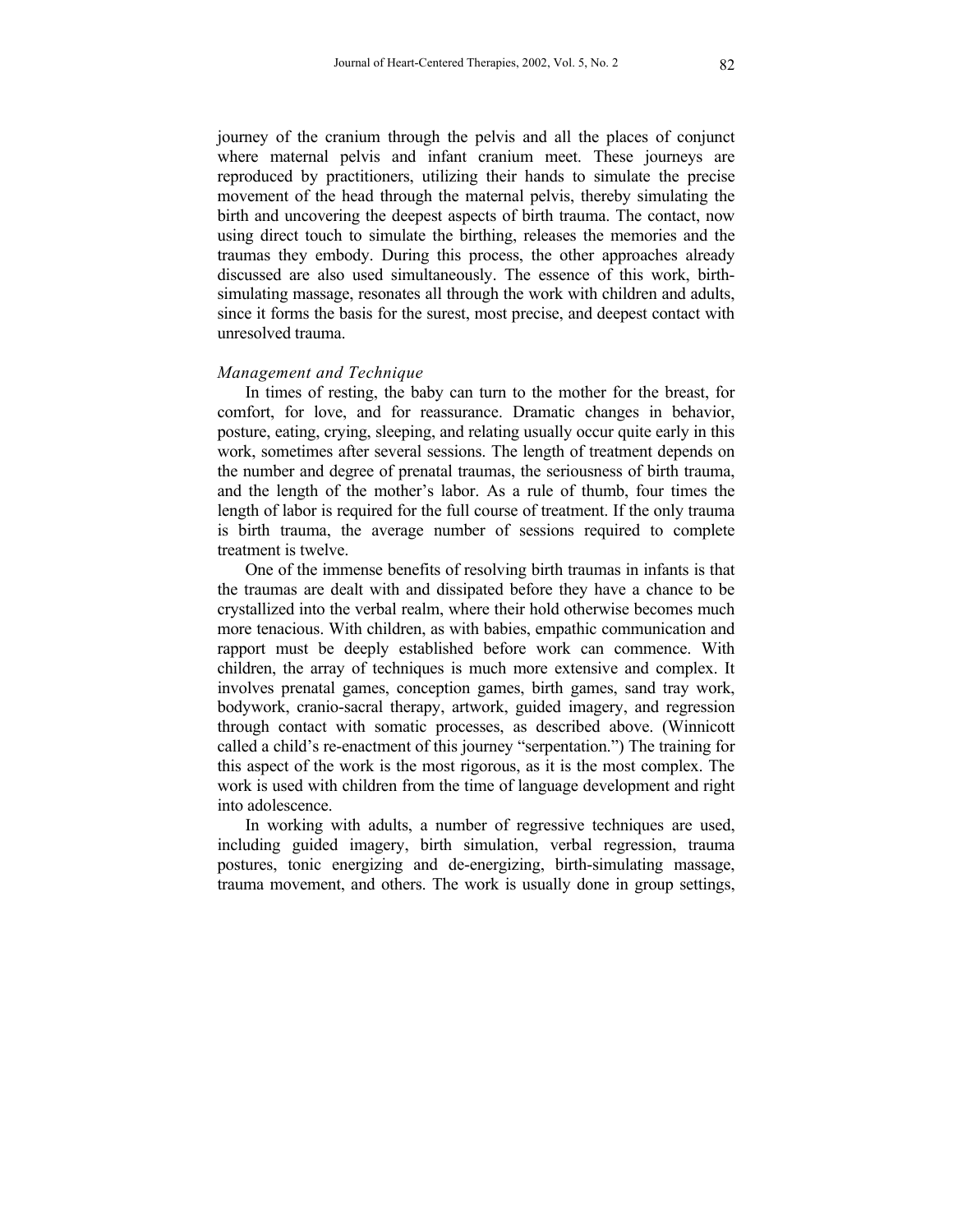where the focused dynamic energy of the group amplifies the potentiality for regressive journeying and the potency of integrative work. Emphasis is once again laid on the need for a therapeutic support system when this work is undertaken. So deep and powerful are the contents encountered, so much alienation is indigenous to the process of trauma, that loving and skilled support are requisite for dealing with and resolving traumata. Once deep regressions have taken place, the door opens for an entirely new dimension of work to take place. The client can and should return to his or her own therapist, who need not be a specialist in this work. Provided that the therapist can comfortably allow and accommodate intense somatic and emotional expressiveness, and provided that she or he is alive to the need for keeping the client's attention on the somatic reality they will reexperience in their work following the first regression, deep and rapid progress will be made.

#### *Does It Work?*

From 1964 to 1974, I (Emerson) conducted over 8,000 hours of intense and ongoing regression sessions with adults. Profound changes in clients were observed, and these observations invited the possibility of beginning treatment much earlier, with infants and children. The hope was that, by starting treatment early, the development of adult symptoms could be prevented and the treatment process could be completed more efficiently. In 1974, I began to develop therapeutic approaches and to conduct exploratory treatment of pre- and perinatal trauma in infants and children. This work was followed up to determine the long and short range outcomes of therapy. The treatment of infants and children was evaluated in terms of a pre-test/posttest model, using changes in presenting symptoms as well as standard questionnaires to evaluate therapeutic effectiveness. A control group (infants and children who were referred for treatment, but who did not receive it) was also included for purposes of comparison.

#### *Therapeutic Outcomes with Infants and Children*

One of the major successes of the experimental work with infants and children was the development of a broad range of therapeutic techniques. These were successfully used to deal with traumas ranging from conception to Oedipal conflicts at age five.

The work with infants and children indicated that not only could they be treated, but they could be treated far more effectively and economically than adults (in terms of time and outcomes). Infants and children required an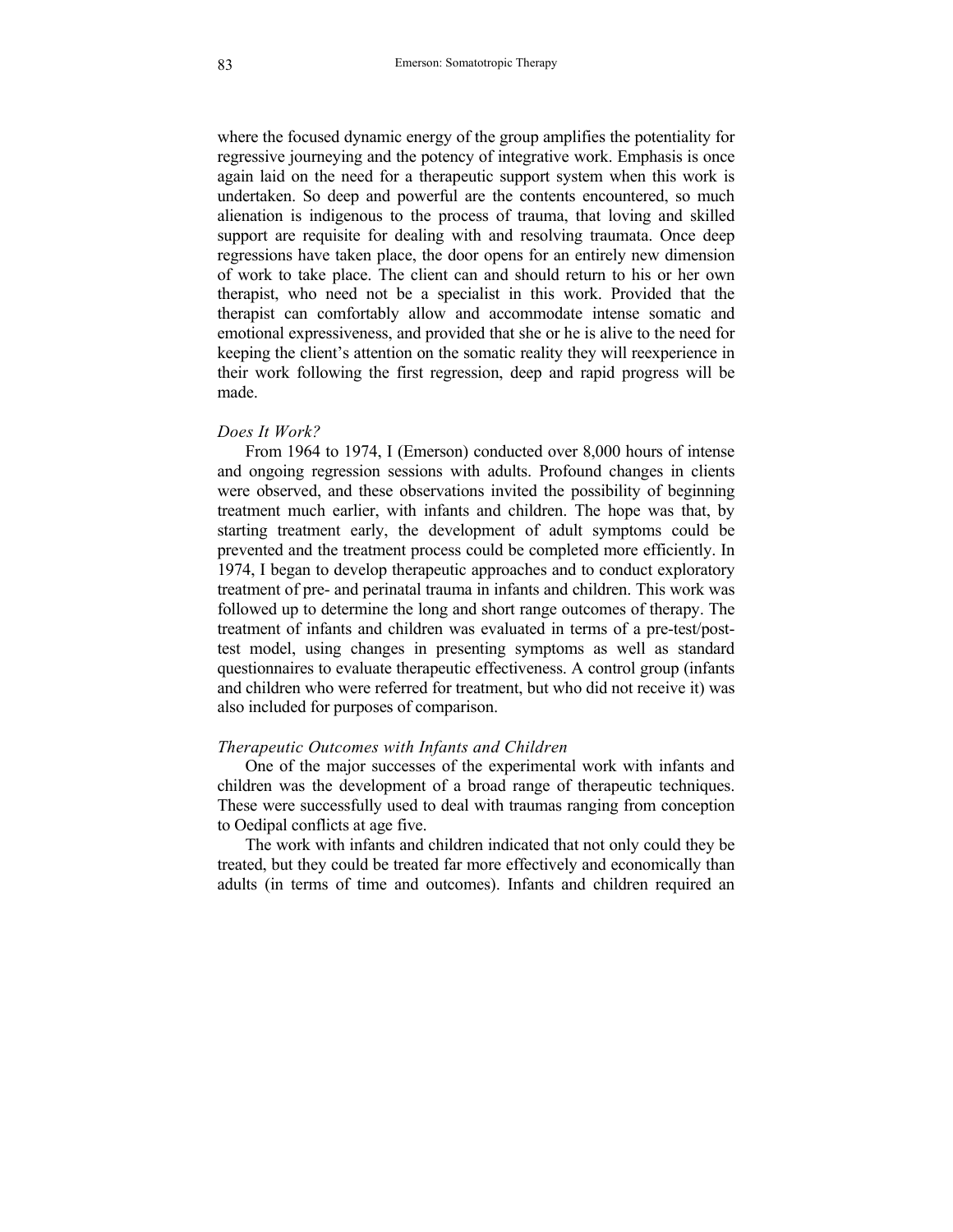average of only twelve sessions to discharge birth traumas, and their work yielded a broader and deeper range of outcomes than adults. There were significant changes in the treatment group (but not in the control group) on ten dimensions:

- 1. resolution of presenting symptoms
- 2. resolution of somatic symptoms
- 3. prevention of potential symptoms (follow-up has been eighteen years to date)
- 4. degree of emotional maturity
- 5. extent of mutuality and empathy
- 6. degree and type of non-aggressiveness
- 7. degree of self-awareness and ability to communicate
- 8. level of individuation
- 9. manifestation of unique human potential (passion and ability in unique talents and skills)
- 10. connection with the Self

*The quintessential possibility of regressive therapy is spiritual opening and the emergence of a volitional relationship with one's higher Self.*  - William R. Emerson

Several comments about these outcomes are warranted. With regard to somatic symptoms, it was common to find reversals or remissions in various pediatric diseases. In most cases, psychosomatic disease patterns resolved; occasionally other pediatric illnesses (such as bronchitis, asthma, dermatitis, colitis, and others) also responded to psychotherapeutic treatment. In addition, temperamental behaviors in infants were very responsive to treatment: "fussiness," extensive crying, breast-feeding difficulties, nocturnal or frequent waking, irritability, hyperactivity, and lethargy were often rectified. In several dramatic cases, autism and attachment disorders responded to treatment. Learning disabilities, developmental delays, and emotional handicaps in children would often show marked improvements.

The most universal outcome, and one that was not anticipated, had to do with transpersonal phenomena, or Self-manifestations. Treated infants and children were significantly more adept on dimensions of the Self. The Self refers to qualities that have been called "magical" by Pearce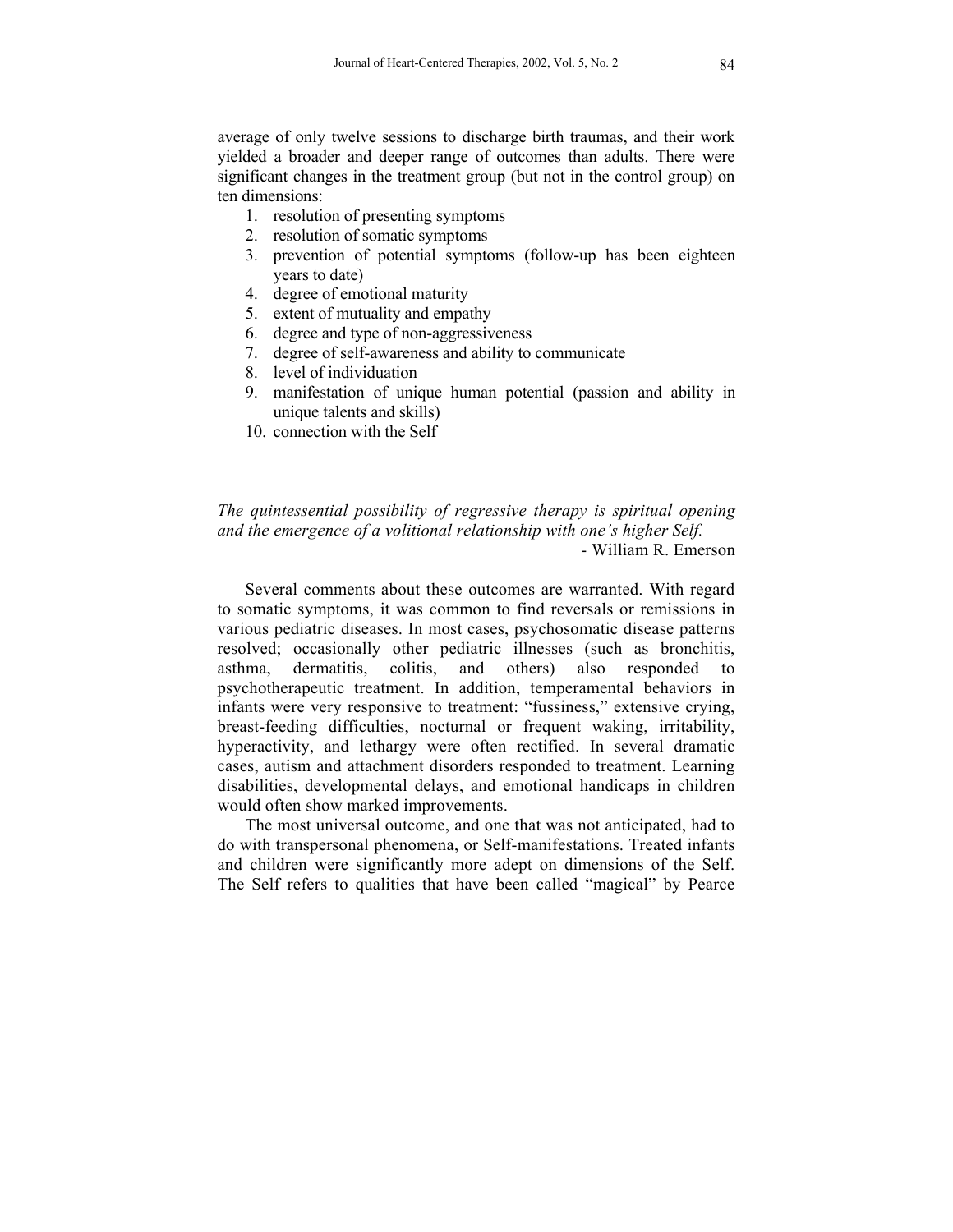(1980) and "radiant" by Armstrong (1985). In addition, a number of treated infants and children had transpersonal experiences, e.g., visions, peak experiences, meditative phenomenology, conversations with God, clairvoyant experiences, etc., either during or following completion of treatment. None of the children in the comparison group had such experiences. This finding is significant since there is considerable debate within transpersonal psychology about the possibility of transpersonal experiences occurring prior to full ego development. Contrary to consensus opinion, the data reported in this paper suggest that transpersonality occurs prior to full ego development.

There was another unexpected finding, having to do with human potential. During or shortly after the resolution of trauma, there were dramatic expressions of unique human potential, vivid manifestations of passionate interests, talents and abilities. The somatotropic treatment process appeared to open the psyche to considerable depths, where the seeds of human potential reside. When there were no unresolved traumas to obscure their expression, latent talents and abilities surged into consciousness where they could be acknowledged and acted upon. Because of this, treated children were more likely than untreated children to have "found themselves" and to have identified their unique qualities, frequently without parental support or encouragement.

For example, one three-year-old boy completed his trauma resolution and immediately began to exercise a passion for balls. He played with balls for two hours each day on his own and with much talent and enthusiasm. His parents were academically oriented, had never engaged in sports, and were very surprised by the focus and intensity of his new interest. Their boy grew up to be an exceptional athlete. In another example, a three-year-old girl first began to express an interest in sewing as she was resolving major traumas, ended up selling tapestries at the age of five, and was an accomplished artist by the age of ten.

The list of exceptional characteristics is long: a four-year-old reading fluently; a three-year-old painting landscapes with oils; and a five-year-old repairing electrical equipment with no training or modeling. These activities were self-chosen and pursued with a degree of concentration and attention that did not require parental initiation, encouragement, or praise (although all these were appreciated by children). Furthermore, these specialized areas of interest accompanied a breadth of development in other endeavors: children were well-rounded and competent in academic and social areas.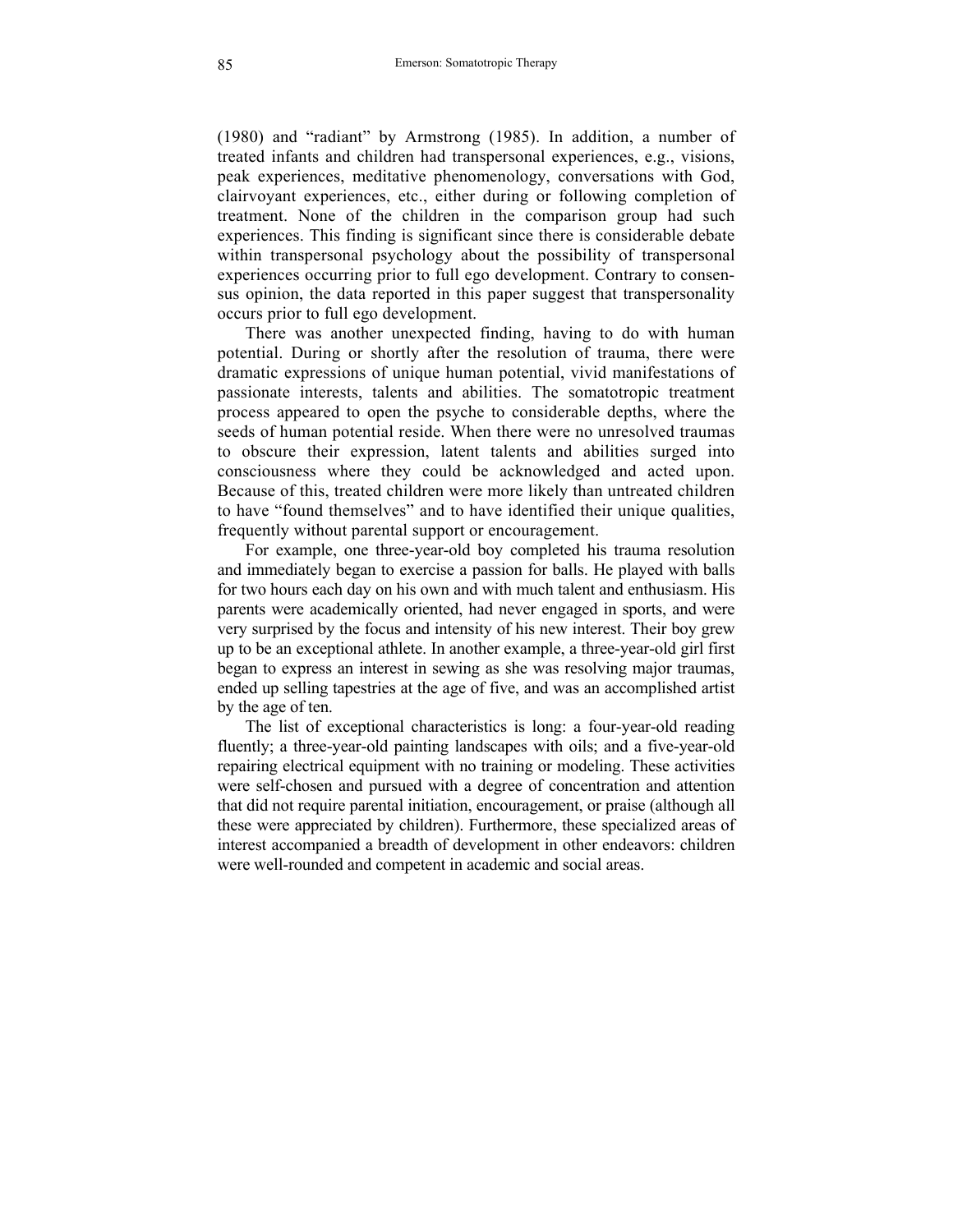## *Therapeutic Outcomes with Adults*

During research with infants and children, approaches were discovered that made major contributions to work with adults. These approaches elicited deeper and more accurate contact with regressive content and gave access to transformational material in ways that had previously not been possible. Results with adults were similar to the results with infants and children, although the full range of outcomes (mentioned above) were rarely attained. For example, human potential (in adults) was only actualized in about 50% of cases over a five-year follow-up period and in 70% of cases over a tenyear period. This was because many adults found it difficult to make life changes that were consistent with their newly found human potential.

#### *Case Study*

The following case shows how somatotropic therapy heals trauma and facilitates the emergence of human potential. The case involves a thirty-yearold woman who completed twelve years of psychotherapy, none of which included regression techniques. An interview revealed that she suffered from anorexia, low self-esteem, claustrophobia, depression, career frustration, and highly unsatisfying relationships. Career frustration was fueled by the feeling that she couldn't get anywhere in her career, despite the fact that she was making rapid rises up the corporate ladder, far exceeding her male counterparts. Her depression centered on her inability to consummate intimate and satisfying relationships with men. Every man she had been in relationships with exhibited varying degrees of weakness, dependence, narcissism, and irresponsibility. She said, "I keep hoping that they will be responsible, strong, and independent. But no, they don't pursue jobs or keep commitments, and they want to be taken care of all the time. I seek men and end up with little boys."

Her initial regressions involved prenatal memories about her older sibling (a brother) and were facilitated by trauma postures and tonic energizing of tissue memories. She discovered that while she was in utero her brother took all of her parents' time and attention. He felt very threatened by her presence and did not want her to live. She felt totally rejected by him, dominated by him, and "short-changed" by her parents' attention to him. (Many unborn children have psychical relationships with their born siblings. This case, and many other cases like it, have underscored my opinion that prenates need protection, attention, and love, and parents should plan children so that the healthy but primary narcissism of a birthed child does not overlap the gestation of an expected child.)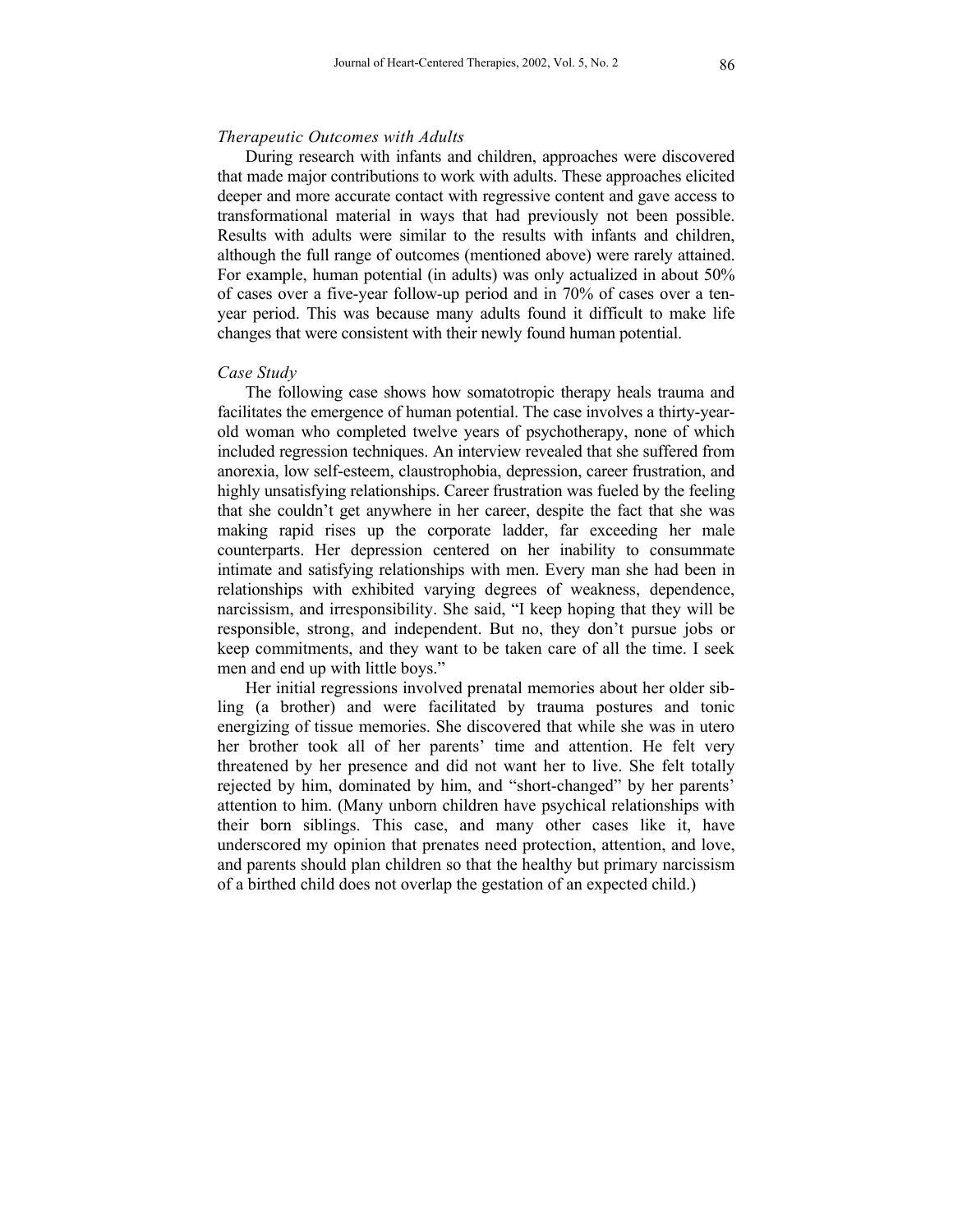Her memories were very intellectual and trauma postures were essential in helping her to uncover and feel the pain of her unmet needs and her rage at and distrust of her brother. She discovered that her continual choices of "little boys" instead of men were recapitulations (i.e., repetitions) of her relationship with her brother who took all and gave little. At the same time, she was frightened of strong men for a related reason; if they were strong they might be able to take from her. Her birth regressions were facilitated by trauma postures and birth-simulating massage.

She discovered the terror she had felt when the doctor, in an attempt to save her mother from tearing, had pushed and held her back. She associated this feeling with the way she felt about the men in her corporation. She was subsequently able to see her own progress and to see her male colleagues' support of her. She experienced her endogenous depression, which stemmed from being held back and stuck for thirty-six hours and unable to progress. She said: "I realize now that I've always been depressed, I just didn't know it. I thought everybody felt that way. The hopelessness and helplessness I felt during my birth were the same feelings I carried to my work and my male relationships." Her depression gradually lifted and as an added bonus she discovered that her eating problems, particularly anorexia, were a recapitulation of her emotional starvation while in utero. To summarize her therapeutic experiences, she said:

I'd done it all, every therapy imaginable, but I still couldn't be close. Then I started regression therapy with William Emerson. He did what he called "reading my cranium and soma-postures." He then guided me into some postures that felt very unusual and quite uncomfortable emotionally. Feelings began to come, and I was in the middle of an experience. It was very intense, almost overwhelming, but at the same time it felt right, it was my gestation experiences with my brother. He took all the attention that I needed, and I almost starved to death emotionally. For many sessions I had different memories and feelings. Then I found some postures, and Dr. Emerson did some cranial stroking which brought up the most amazingly strong feelings I'd ever felt. They were my birth feelings and I was totally stuck, just jammed up and totally hopeless. I was really depressed in there.

After many months of feeling my womb despair and my depression, I began to feel deeply quiet. I noticed almost immediately that my capacity for intimacy had changed. Never before had I really felt a hug, or been able to engage in deep eye contact. I can see "little boys" from a mile away, and I stay away. I'm beginning to date men who are self- reliant, and it's scary but exciting. I've been having strong images of myself, and daydreams, which I never before had. I see myself doing things I would love to do, but could never consider doing. Mostly they are images of horses, of owning and racing horses. Gradually, by working with belief systems, I was able to let go of limiting beliefs and to acknowledge my deep longing to own and race horses. I have since left my corporate job,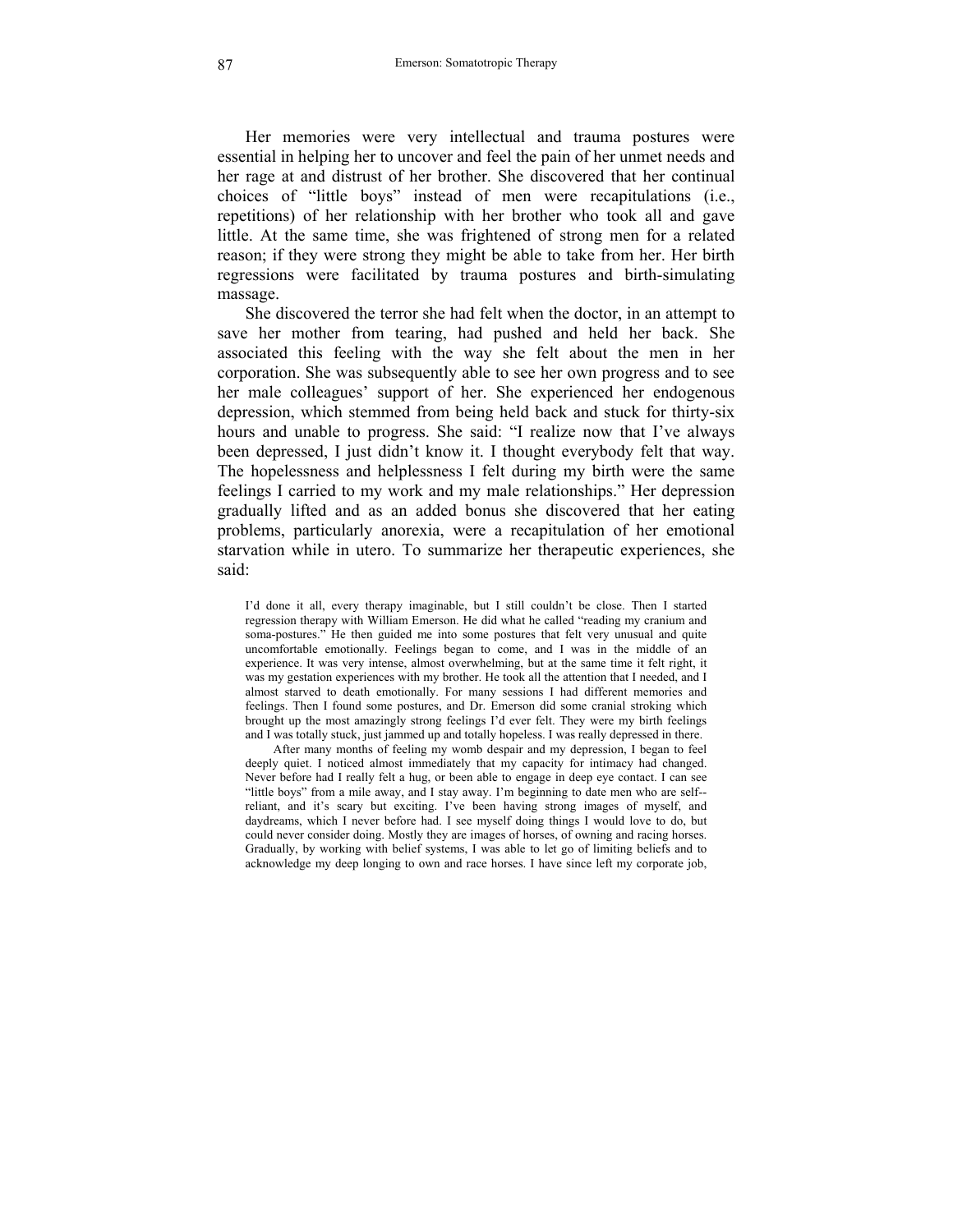except to act as an occasional consultant for them, and embarked on a highly successful and exciting career: training and racing horses. My life is totally transformed.

#### *Pitfalls*

A client needs to be in a safe therapeutic support system, such as ongoing therapy, which contains the regressive process in a way that honors the client's processes and defenses. When clients regress, they frequently enter deep, altered states of consciousness in which they can filter whatever material emerging from deeper levels they are prepared to work with. The more that clients are in control of the process, the deeper they can progress because control and safety are intricately intertwined.

The regressive process must be conducted in a way that respects the boundaries and capacities of clients. If the process does not empower clients, if it does not honor their boundaries and capacities, then there may be pitfalls. In such cases, the major problems are that (1) clients are unable to access deeper memories; (2) they are only able to access screen (i.e., protective) memories; (3) they are unable to remember the regressive experiences; and/or (4) their life is disrupted by the power of the emerging content that intrudes in dreams and during waking consciousness, making work and concentration difficult.

These problems are more likely to occur with certain clinical syndromes, namely those involving borderline personality disorders, hysterical and conversion disorders, and psychotic disorders. Special regressive procedures are necessary for individuals with multiple personality disorders, dissociative personality disorders, and schizoid disorders, particularly schizo-affective types.

#### *Note from Dr. Emerson in the original 1994 book chapter*

This chapter is dedicated to my dear friend and colleague Stephan Schorr-Kon who co-wrote this with me. He died unexpectedly on 31 December 1992.

#### *Further reading*

Emerson (1987) describes the use of somatotropic therapy with infants and summarizes his research on treatment outcomes.

Emerson (1989) describes the basic parameters of psychotherapy for infants and children. Fundamental techniques are discussed and research results from fifteen years of development and evaluation are summarized.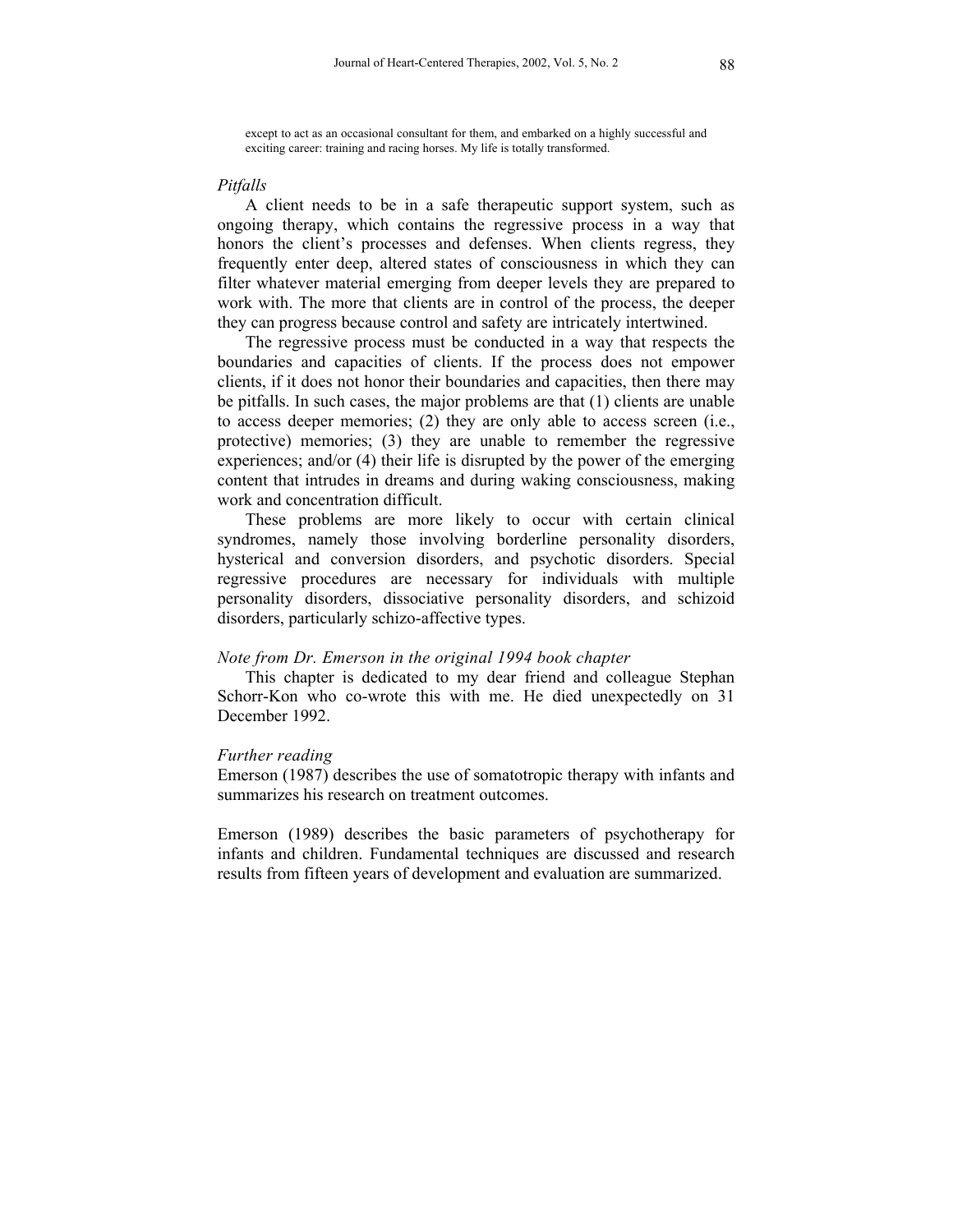Grof (1975) summarizes his pioneering research over an eighteen-year year period, exploring the phenomenology of birth, the nature of schizophrenia, and interactive dimensions such as art, religion, personality dynamics, and the treatment of emotional disorders through regressive experience.

Lake, F. (1966) (abridged 1986). The 1966 edition is preferable and outlines in entirety Dr. Lake's findings from regression therapy over a twenty-year period and its implications for theology.

Sills (1990) is a thorough introduction to a system of energy medicine that can be utilized for the uncovering and treatment of trauma. The concepts and techniques may be most useful to those in the somatic professions, such as chiropractors, cranial osteopaths, nurses, bodyworkers, midwives, and massage therapists who wish to uncover and resolve traumatic memories in the body. Many of the techniques are similar to and compatible with the integrational techniques utilized in somatotropic therapy.

Ward (1987) describes the stages and content of prenatal development and how the work may be applied to infants and children.

# **References**

Armstrong, T. (1985). *The Radiant Child*. Wheaton, IL: Quest Theosophical Publication House.

Chamberlain, D. B. (1988/1998). *The Mind of Your Newborn Baby* (10th Anniversary Edition of *Babies Remember Birth*). North Atlantic Books.

Emerson, W. (1987). Primal therapy with infants. Aesthema, 7, The International Primal Association.

Emerson, W. (1989). Psychotherapy with infants and children. *Pre- and Perinatal Psychology Journal* 3(3), 190-217.

Fodor, N. (1949). *The Search for the Beloved: A Clinical Investigation of the Trauma of Birth and Prenatal Conditioning*. New York: Hermitage Press.

Grof, S. (1975). *Realms of the Human Unconscious*. New York: Viking Press.

Grof, S. (1985). *Beyond the Brain: Birth, Death, and Transcendence in Psychotherapy*. Albany, NY: State University of New York Press.

Laing, R. D. (1976). *The Voice of Experience.* London: Pantheon Books.

Laing, R. D., & Cooper, D. G. (1983). *Reason & Violence: A Decade of Sartre's Philosophy, 1950- 1960*, with a foreword by Jean-Paul Sartre. New York: Pantheon Books.